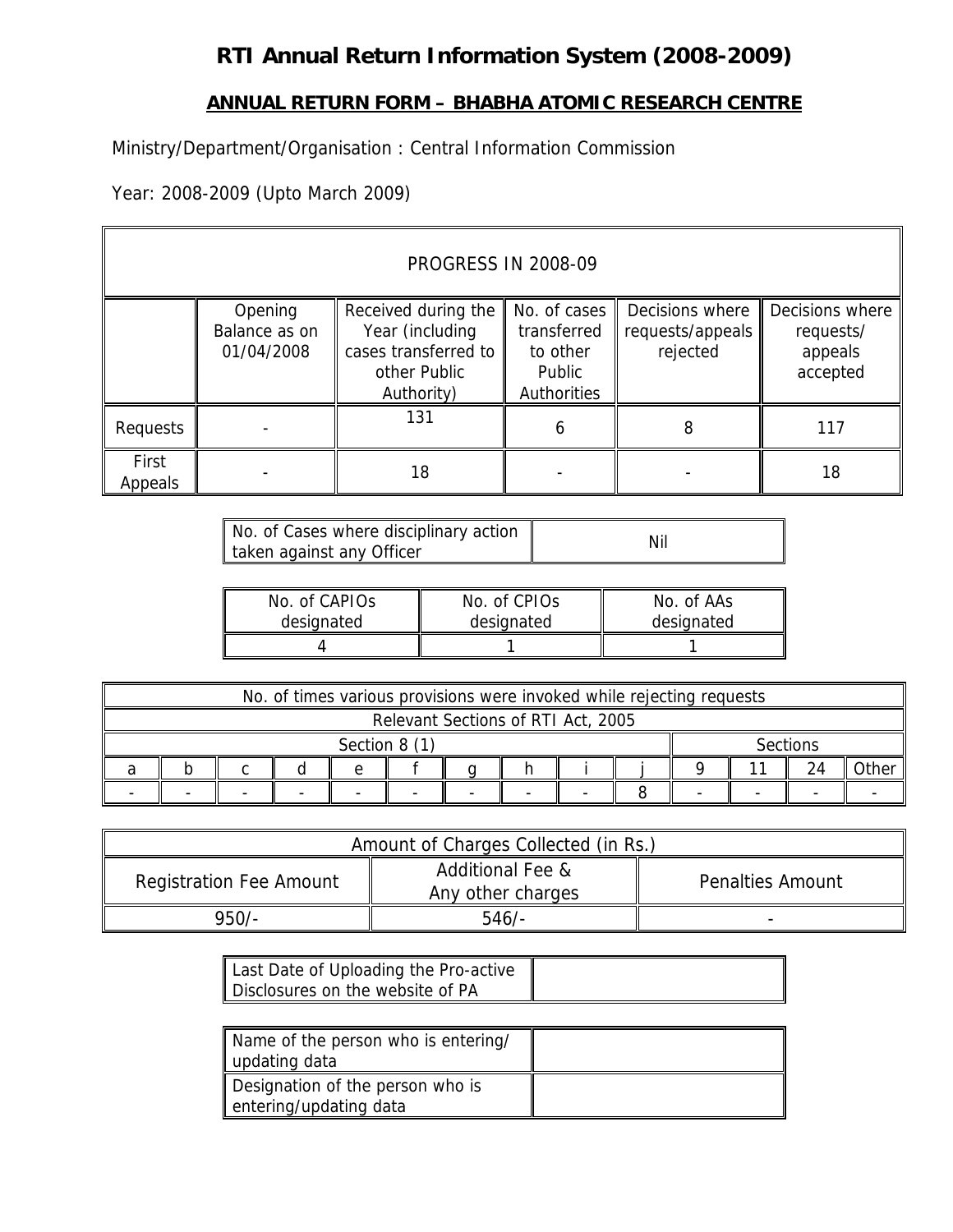Name : Shri D. Narayanan Nair

Designation : Public Information Officer

Trombay, Mumbai – 400<br>Trombay, Mumbai – 400<br>Trombay, Mumbai – 400

Name of the Public Authority: BHABHA ATOMIC RESEARCH CENTRE

Address : Bhabha Atomic Research Centre First Appeleate Authority : - - - - - - - - First Appeleate Authority : -First Appeleate Authority : -<br>Shri N. D. Sharma, Controller, BARC

|                  |                                                       |                    | Details of compliance/rejection of<br>request |                                                       | The relevant RTI                | Amount of                                     | Details of Decision in First Appeal |                          |                                                        |
|------------------|-------------------------------------------------------|--------------------|-----------------------------------------------|-------------------------------------------------------|---------------------------------|-----------------------------------------------|-------------------------------------|--------------------------|--------------------------------------------------------|
| Sr.<br><b>No</b> | Name and address of the<br>Applicant                  | Date of<br>Request | Office order No.                              | Date                                                  | section, if<br>request rejected | Charles <sup>1</sup><br>Collected<br>(in Rs.) | Office order No.                    | Date                     | The relevant<br>RTI section, if<br>request<br>rejected |
| -1               | Ms. Divya Badami Rao,<br>Bangalore                    | 16.04.2008         | RTI/BARC/2008/04/202                          | 19.05.2008                                            |                                 | Fees paid<br>to PAO,<br>MoEF.                 |                                     | $\blacksquare$           |                                                        |
| 2                | Smt. Surekha R. Shinde, Thane                         | 03.04.2008         | RTI/BARC/2008/04/203                          | 03.06.2008<br>(Interim<br>Reply on<br>23.05.2008)     |                                 | $10/-$                                        |                                     |                          |                                                        |
| 3                | Mrs. Shriya Sachin Urankar,<br>Bhandup (E), Munbai-42 | 10.04.2008         | RTI/BARC/2008/04/204                          | 28.08.2008                                            | $\blacksquare$                  | $10+24$                                       |                                     | $\sim$                   |                                                        |
|                  | Shri. S. Satyanarayana, T/G,<br>HPU - NFC, Hyderabad  | 11.04.2008         | RTI/BARC/2008/04/205                          | 05.05.2008                                            |                                 | IPO paid at<br>NFC.<br>Hyderabad              | BARC/RTI/2008/04/205/1345/<br>73069 | 07.07.2008               |                                                        |
| 5                | Shri. S. Satyanarayana, T/G,<br>HPU - NFC, Hyderabad  | 16.04.2008         | RTI/BARC/2008/04/206                          | 05.05.2008                                            |                                 | IPO paid at<br>NFC,<br>Hyderabad              | BARC/RTI/2008/04/206/1344/<br>73071 | 07.07.2008               |                                                        |
| 6                | Ms. Divya Badami Rao,<br>Bangalore                    | 16.04.2008         | RTI/BARC/2008/04/207                          | 21.04.2008<br>(Appln.<br>forwarded to<br>CPIO, NPCIL) |                                 | Fees paid<br>to PAO,<br><b>MOEF</b>           |                                     |                          |                                                        |
| $\overline{7}$   | Ms. Divya Badami Rao,<br>Bangalore                    | 16.04.2008         | RTI/BARC/2008/04/208                          | 21.04.2008<br>(Appln.<br>forwarded to<br>CPIO, NPCIL) |                                 | Fees paid<br>to PAO,<br><b>MOEF</b>           |                                     |                          |                                                        |
| 8                | Shri A.S. Rawat, ASO (A), BARC                        | 17.04.2008         | RTI/BARC/2008/04/209                          | 03.06.2008<br>(Interim<br>reply on<br>21.05.2008)     |                                 | $10+6$                                        |                                     | ÷,                       |                                                        |
| 9                | Dr. A. Sankaranarayanan,<br>Mumbai-26                 | 23.04.2008         | RTI/BARC/2008/04/210                          | 07.05.2008                                            | $\overline{a}$                  | $10/-$                                        |                                     | $\overline{\phantom{a}}$ |                                                        |
| 10               | Mr. Kiran C. Manjrekar,<br>Mumbai-68                  | 24.04.2008         | RTI/BARC/2008/04/211                          | 05.05.2008                                            | $\overline{\phantom{a}}$        | $50/-$                                        |                                     | $\sim$                   |                                                        |
| 11               | Shri. Ashok Kumar,<br>Deoria, U.P.                    | 25.04.2008         | RTI/BARC/2008/04/212                          | 19.05.2008                                            | $\omega$                        | $10/-$                                        |                                     | $\sim$                   |                                                        |
| 12               | Shri Jeetendra R. Dhanuskar,<br>S/A 'C', PDD, BARC    | 28.04.2008         | RTI/BARC/2008/04/213                          | 15.05.2008                                            |                                 | $10/-$                                        |                                     |                          |                                                        |

Form – 1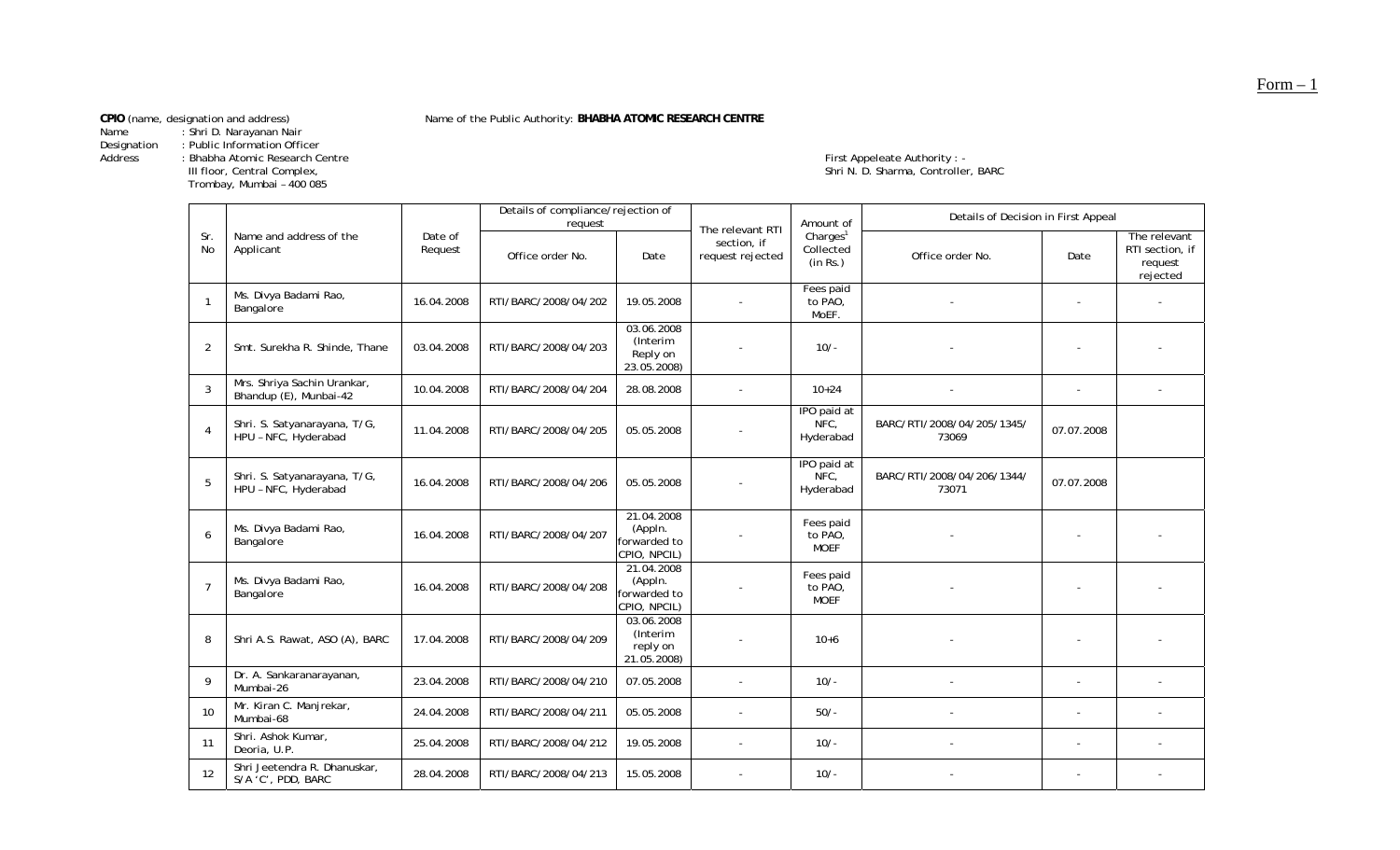|           |                                                                     |                    | Details of compliance/rejection of<br>request |                                                        |                                                     | Amount of                                     | Details of Decision in First Appeal |            |                                                        |
|-----------|---------------------------------------------------------------------|--------------------|-----------------------------------------------|--------------------------------------------------------|-----------------------------------------------------|-----------------------------------------------|-------------------------------------|------------|--------------------------------------------------------|
| Sr.<br>No | Name and address of the<br>Applicant                                | Date of<br>Request | Office order No.                              | Date                                                   | The relevant RTI<br>section, if<br>request rejected | Charles <sup>1</sup><br>Collected<br>(in Rs.) | Office order No.                    | Date       | The relevant<br>RTI section, if<br>request<br>rejected |
| 13        | Shri S.B.Ghodke, BRIT, Vashi                                        | 01.05.2008         | RTI/BARC/2008/05/214                          | 01.07.2008<br>(Interim<br>reply on<br>21.05.2008)      |                                                     | $10 + 50$                                     |                                     |            |                                                        |
| 14        | Shri R. Sairam, Steno-II, IGCAR,<br>Kalpakkam                       | 05.05.2008         | RTI/BARC/2008/05/215                          | 03.06.2008                                             | $\sim$                                              | $10/-$                                        |                                     |            |                                                        |
| 15        | Dr. Rahul Rai, Director, IIHR,<br>New Delhi                         | 06.05.2008         | RTI/BARC/2008/05/216                          | 15.05.2008                                             |                                                     | IPO paid at<br>PMO's<br>Office, N.<br>Delhi   |                                     |            |                                                        |
| 16        | Shri V.T. Sawant<br>F/B, FSS, BARC                                  | 08.05.2008         | RTI/BARC/2008/05/217                          | 03.06.2008                                             |                                                     | $10+2$                                        |                                     |            |                                                        |
| 17        | Shri Sadanand G. Savant,<br>Mulund                                  | 12.05.2008         | RTI/BARC/2008/05/218                          | 26.06.2008                                             | $\sim$                                              | $10+4$                                        |                                     |            |                                                        |
| 18        | Shri V.B. Chandran, Steno-II,<br>ROD, BARC                          | 09.05.2008         | RTI/BARC/2008/05/219                          | 03.06.2008                                             | $\sim$                                              | $10+12$                                       |                                     |            |                                                        |
| 19        | Shri D.V. Vadnerkar,<br>Foreman/A, MMU, KAPS                        | 13.05.2008         | RTI/BARC/2008/05/220                          | 04.06.2008                                             |                                                     | $10/-$                                        |                                     |            |                                                        |
| 20        | Shri Atul C. Tawade, Goregaon,<br>Mumbai                            | 14.05.2008         | RTI/BARC/2008/05/221                          | 19.06.2008                                             | $\sim$                                              | $10+16$                                       | BARC/RTI/2008/05/221/1552/<br>83042 | 31.07.2008 |                                                        |
| 21        | Shri P. Harikrishanan, Jt.<br>Controller (F&A), BARC                | 13.05.2008         | RTI/BARC/2008/05/222                          | 05.06.2008                                             | $\tilde{\phantom{a}}$                               | Fees paid<br>at DAE                           |                                     |            |                                                        |
| 22        | Shri R.B. Halde, Mulund (E),<br>Mumbai - 81                         | 27.05.2008         | RTI/BARC/2008/05/223                          | 13.03.2009<br>(Appl. fee<br>received on<br>04.03.2009) |                                                     | $10/-$                                        |                                     |            |                                                        |
| 23        | Shri B. Shiva Rama Krishna,<br>Andhra Pradesh                       | 29.05.2008         | RTI/BARC/2008/05/224                          | 12.06.2008                                             | $\overline{\phantom{a}}$                            | Fees paid<br>at AERB                          |                                     |            |                                                        |
| 24        | Shri P. S. Inder Singh, Driver<br>Gr. I, BARC                       | 02.06.2008         | RTI/BARC/2008/06/225                          | 30.06.2008                                             | $\blacksquare$                                      | $10 + 6$                                      |                                     |            |                                                        |
| 25        | Shri G. Ramasubramanian,<br>Engineer, SO/D, HPU, MAPS,<br>Kalpakkam | 04.06.2008         | RTI/BARC/2008/06/226                          | 03.07.2008                                             |                                                     | $10/-$                                        |                                     |            |                                                        |
| 26        | Shri Salil Kapat,<br>3A, Abhoy Sarkar Lane,<br>Kolkata - 700 020    | 05.06.2008         | RTI/BARC/2008/06/227                          | 20.06.2008                                             |                                                     | Fees paid at<br><b>DAE</b>                    |                                     |            |                                                        |
| 27        | Shri Shailesh Gandhi,<br>Santacruz (W), Mumabi - 54                 | 06.06.2008         | RTI/BARC/2008/06/228                          | 23.07.2008                                             | $\bar{\phantom{a}}$                                 | $10+10$                                       |                                     |            |                                                        |
| 28        | Shri D. J. Dutta Roy, DAE<br>Township Kalpakkam                     | 20.06.2008         | RTI/BARC/2008/06/229                          | 20.06.2008<br>(Reply<br>provided by<br>DAE)            |                                                     | Fees paid<br>at DAE                           |                                     |            |                                                        |
| 29        | Shri Mohiuddin S. Jabali,<br>Paylipada, Trombay,<br>Mumbai - 88     | 10.06.2008         | RTI/BARC/2008/06/230                          | 27.06.2008                                             |                                                     | $10/-$                                        |                                     |            |                                                        |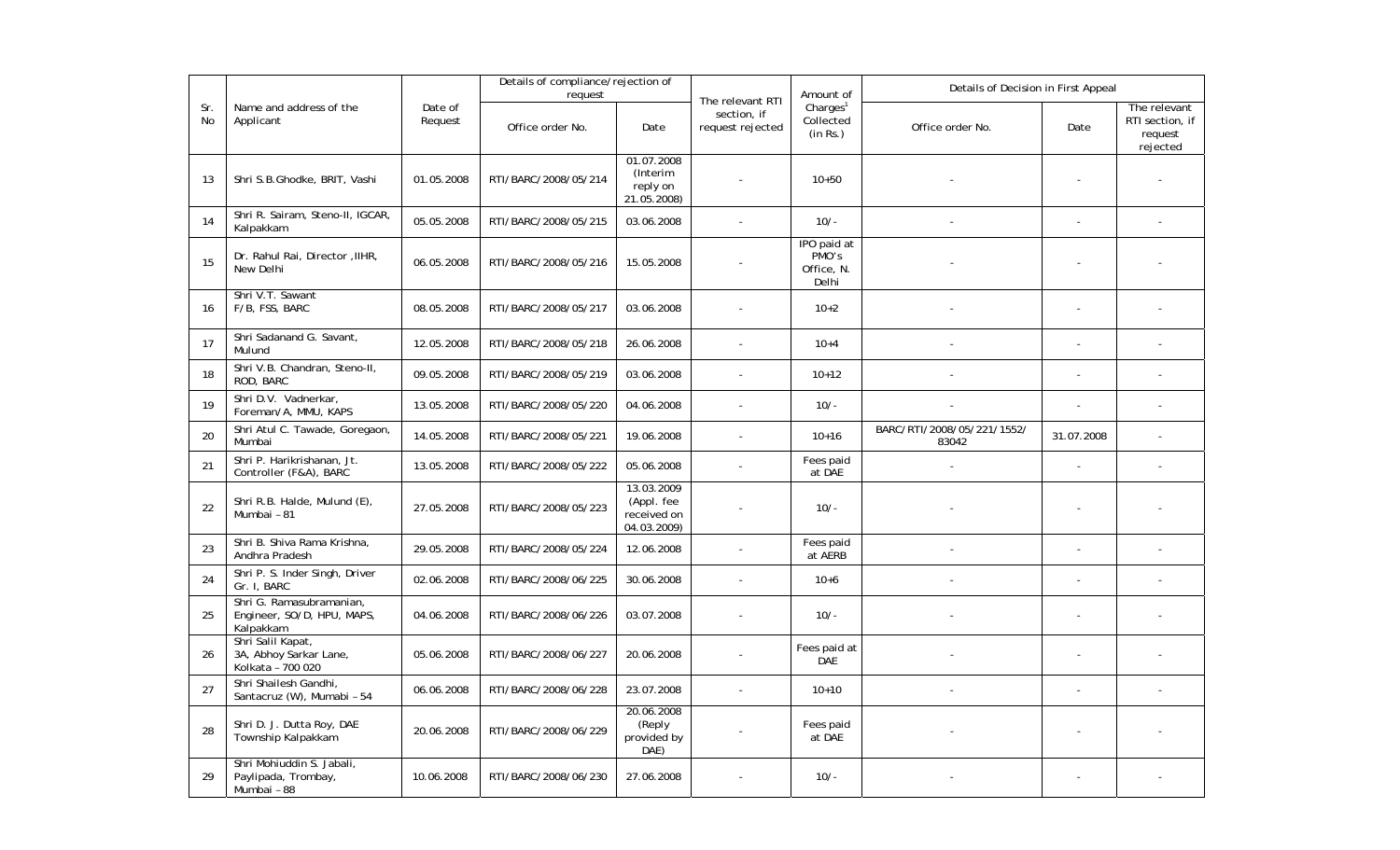|           |                                                              |                    | Details of compliance/rejection of<br>request |                                                   |                                                     | Amount of                                            | Details of Decision in First Appeal  |                |                                                        |
|-----------|--------------------------------------------------------------|--------------------|-----------------------------------------------|---------------------------------------------------|-----------------------------------------------------|------------------------------------------------------|--------------------------------------|----------------|--------------------------------------------------------|
| Sr.<br>No | Name and address of the<br>Applicant                         | Date of<br>Request | Office order No.                              | Date                                              | The relevant RTI<br>section, if<br>request rejected | Charles <sup>1</sup><br>Collected<br>(in Rs.)        | Office order No.                     | Date           | The relevant<br>RTI section, if<br>request<br>rejected |
| 30        | Shri S. Elangovan, NDDP/<br>BARCF, Kalpakkam                 | 11.06.2008         | RTI/BARC/2008/06/231                          | 24.06.2008                                        |                                                     | Fees paid<br>at Min. of<br>HRD, N.<br>Delhi          |                                      |                |                                                        |
| 31        | Shri D. V. Markale, TAPP,<br>Palghar, PIN-401 504            | 16.06.2008         | RTI/BARC/2008/06/232                          | 22.07.2008                                        |                                                     | $10+10$                                              |                                      | $\frac{1}{2}$  |                                                        |
| 32        | Dr. (Smt) Pritika Lamba, Yojana<br>Vihar, Delhi - 2          | 04.06.2008         | RTI/BARC/2008/06/233                          | 11.07.2008                                        |                                                     | $100/-$                                              |                                      |                |                                                        |
| 33        | Shri D. Gupta, Indrapuri<br>Colony, Indore - 452001          | 16.06.2008         | RTI/BARC/2008/06/234                          | 25.06.2008                                        |                                                     | $10/-$                                               |                                      |                |                                                        |
| 34        | Shri Mahesh C. Saxena, Sector -<br>9. Vashi, Navi Mumbai     | 17.06.2008         | RTI/BARC/2008/06/235                          | 03.07.2008                                        | $\sim$                                              | $10/-$                                               | BARC/RTI/2008/06/235/1761/<br>94664  | 01.09.2008     |                                                        |
| 35        | Shri Dev Ashish Bhattacharya,<br>New Delhi                   | 16.06.2008         | RTI/BARC/2008/06/236                          | 11.07.2008                                        |                                                     | Fees paid<br>at Min. of<br>Home<br>Affairs,<br>Delhi |                                      |                |                                                        |
| 36        | Shri S. B. Ghodke, T/D,<br>Admn/BRIT, Vashi                  | 19.06.2008         | RTI/BARC/2008/06/237                          | 22.07.2008<br>(Interim<br>reply on<br>10.07.2008) |                                                     | $10/-$                                               |                                      |                |                                                        |
| 37        | Shri Ganesh G., Gandhinagar,<br>Arakkonam, Tamil Nadu        | 20.06.2008         | RTI/BARC/2008/06/238                          | 04.07.2008                                        | $\sim$                                              | $10/-$                                               |                                      |                |                                                        |
| 38        | Shri Anil Agarawal, Malad (w),<br>Mumbai - 64                | 20.06.2008         | RTI/BARC/2008/06/239                          | 03.07.2008                                        |                                                     | $10/-$                                               |                                      |                |                                                        |
| 39        | Dr A. Sankaranarayana B. d.<br>Rd. Mumbai - 26               | 27.06.2008         | RTI/BARC/2008/06/240                          | 10.07.2008                                        |                                                     | $10/-$                                               |                                      |                |                                                        |
| 40        | Smt. Mandru Yashoda, Andra<br>Pradesh                        | 30.06.2008         | RTI/BARC/2008/06/241                          | 16.07.2008                                        |                                                     | $10/-$                                               |                                      |                |                                                        |
| 41        | Ms Smrithi K., Ponnani, Kerala                               | 04.07.2008         | RTI/BARC/2008/07/242                          | 01.08.2008                                        | $\sim$                                              | $10/-$                                               |                                      | $\overline{a}$ |                                                        |
| 42        | Shri Sudhir P. Kulkarni, Dadar<br>(W), Mumbai-28             | 04.07.2008         | RTI/BARC/2008/07/243                          | 19.09.2008<br>(Interim<br>reply on<br>04.09.2008) |                                                     | $10/-$                                               | BARC/RTI/2008/07/243/2340/<br>128109 | 02.12.2008     |                                                        |
| 43        | Ms. Nikita Patil, Lower Parel,<br>Mumbai - 13                | 09.07.2008         | RTI/BARC/2008/07/244                          | 10.07.2008                                        | $\overline{\phantom{a}}$                            | $10/-$                                               |                                      | ÷,             |                                                        |
| 44        | Shri Noel Joseph,<br>Koparkhairane,<br>Navi Mumbai - 400 709 | 09.07.2008         | RTI/BARC/2008/07/245                          | 24.07.2008                                        |                                                     | $10/-$                                               |                                      |                |                                                        |
| 45        | Shri M. Pushpangadan, DAE<br>Township, Kalpakkam.            | 14.07.2008         | RTI/BARC/2008/07/246                          | 19.09.2008                                        |                                                     | $10 + 6$                                             |                                      |                |                                                        |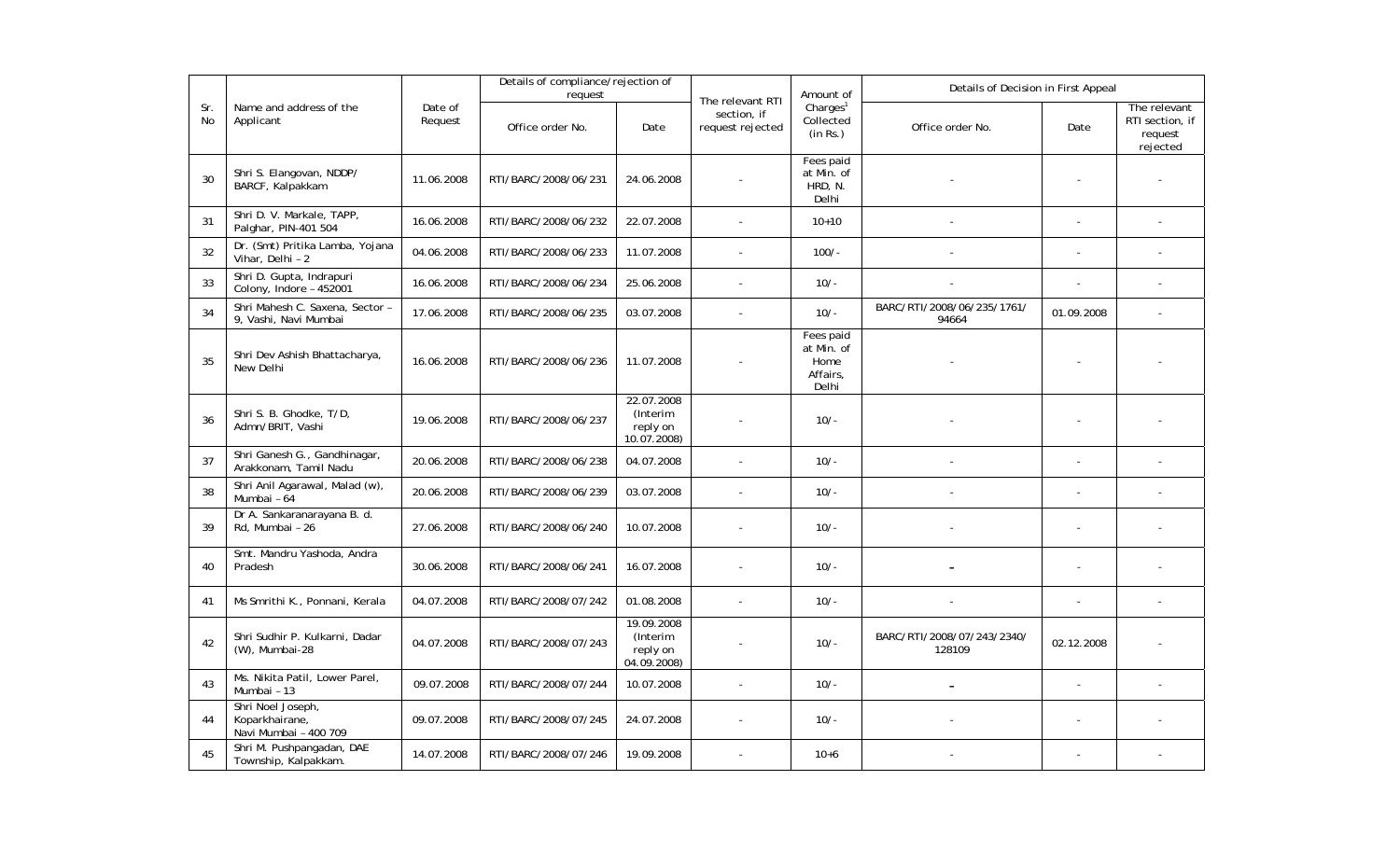|                  |                                                                                                   |                    | Details of compliance/rejection of<br>request |                                                                       | The relevant RTI                | Amount of                                     | Details of Decision in First Appeal  |                |                                                        |
|------------------|---------------------------------------------------------------------------------------------------|--------------------|-----------------------------------------------|-----------------------------------------------------------------------|---------------------------------|-----------------------------------------------|--------------------------------------|----------------|--------------------------------------------------------|
| Sr.<br><b>No</b> | Name and address of the<br>Applicant                                                              | Date of<br>Request | Office order No.                              | Date                                                                  | section, if<br>request rejected | Charles <sup>1</sup><br>Collected<br>(in Rs.) | Office order No.                     | Date           | The relevant<br>RTI section, if<br>request<br>rejected |
| 46               | Shri Shiv Narayan Jha, Supaul,<br>Bihar.                                                          | 14.07.2008         | RTI/BARC/2008/07/247                          | 18.07.2008                                                            |                                 | Fees paid<br>at VECC,<br>Kolkata              |                                      |                |                                                        |
| 47               | Shri M.A. Sevak, Andheri<br>(West), Mumbai - 400 058.                                             | 18.07.2008         | RTI/BARC/2008/07/248                          | 05.08.2008                                                            |                                 | $10/-$                                        |                                      |                |                                                        |
| 48               | Shri Govind Sharma,<br>Anushaktinagar,<br>Mumbai - 400 094.                                       | 16.07.2008         | RTI/BARC/2008/07/249                          | 30.07.2008                                                            |                                 | $10/-$                                        | BARC/RTI/2008/07/249/1735/<br>93000  | 27.08.2008     |                                                        |
| 49               | Shri Arjun Modhwadia,<br>Ahmedabad.                                                               | 18.07.2008         | RTI/BARC/2008/07/250                          | 01.08.2008                                                            |                                 | Fees paid<br>at DAE                           |                                      | ä,             |                                                        |
| 50               | Shri Arvind Kumar, Sultanpur,<br>UP                                                               | 25.07.2008         | RTI/BARC/2008/07/251                          | 30.07.2008                                                            |                                 | Fees paid at<br>RMP, Mysore                   |                                      | $\blacksquare$ |                                                        |
| 51               | Shri R. K. Gupta, CBD, Belapur,<br>Navi Mumbai                                                    | 23.07.2008         | RTI/BARC/2008/07/252                          | 19.08.2008                                                            |                                 | $10 + 6$                                      |                                      |                |                                                        |
| 52               | Shri M. G. Pednekar, F'man/B,<br><b>FSS</b>                                                       | 24.07.2008         | RTI/BARC/2008/07/253                          | 11.08.2008                                                            |                                 | $10/-$                                        | BARC/RTI/2008/07/253/1968/<br>106872 | 07.10.2008     |                                                        |
| 53               | Shri Abhijit Burman, T'man/G,<br>DRHR, BARC                                                       | 25.07.2008         | RTI/BARC/2008/07/254                          | 21.08.2008                                                            |                                 | $10+4$                                        |                                      |                |                                                        |
| 54               | Shri D.S. Rajapure, SA/C, DRHR,<br><b>BARC</b>                                                    | 25.07.2008         | RTI/BARC/2008/07/255                          | 21.08.2008                                                            |                                 | $10+4$                                        |                                      |                |                                                        |
| 55               | Shri Anil Rao Jadhav, 113,<br>Kanyakunja Nagar, Vidyadham<br>Madir, Aerodurm Road, Indore<br>(MP) | 01.08.2008         | RTI/BARC/2008/08/256                          | 19.09.2008                                                            |                                 | $10+10$                                       |                                      |                |                                                        |
| 56               | Shri E.K. Premraj, RRCAT,<br>Indore                                                               | 04.08.2008         | RTI/BARC/2008/08/257                          | 14.08.2008                                                            | $\sim$                          | Fees paid<br>at DAE                           |                                      | ÷,             |                                                        |
| 57               | Shri Sawood Ahmed, Moradabad                                                                      | 07.08.2008         | RTI/BARC/2008/08/258                          | 22.08.2008                                                            |                                 | Fees paid<br>at PMO's<br>Office               |                                      | ÷,             |                                                        |
| 58               | Shri Dhananjay B. Waghmare,<br>Fireman, FSS, BARC                                                 | 07.08.2008         | RTI/BARC/2008/08/259                          | 14.08.2008<br>(Additional<br>information<br>provided on<br>26.09.2008 |                                 | $10/-$                                        |                                      |                |                                                        |
| 59               | Shri Devendra Singh Mahar,<br>Campus Kashipur,<br>Uttarakhand - 244713                            | 12.08.2008         | RTI/BARC/2008/08/260                          | 21.08.2008                                                            |                                 | $10/-$                                        | BARC/RTI/2008/08/260/1874/<br>101150 | 19.09.2008     |                                                        |
| 60               | Dr. J. Kumar, Asnushaktinagar,<br>Mumbai - 94                                                     | 18.08.2008         | RTI/BARC/2008/08/261                          | 04.09.2008                                                            |                                 | Fees paid<br>at DAE                           | BARC/RTI/2008/08/261/2061/<br>112428 | 21.10.2008     |                                                        |
| 61               | Shri Samir Sardana                                                                                | 19.08.2008         | RTI/BARC/2008/08/262                          | 10.09.2008                                                            |                                 | Fee not paid                                  |                                      | $\sim$         | $\overline{a}$                                         |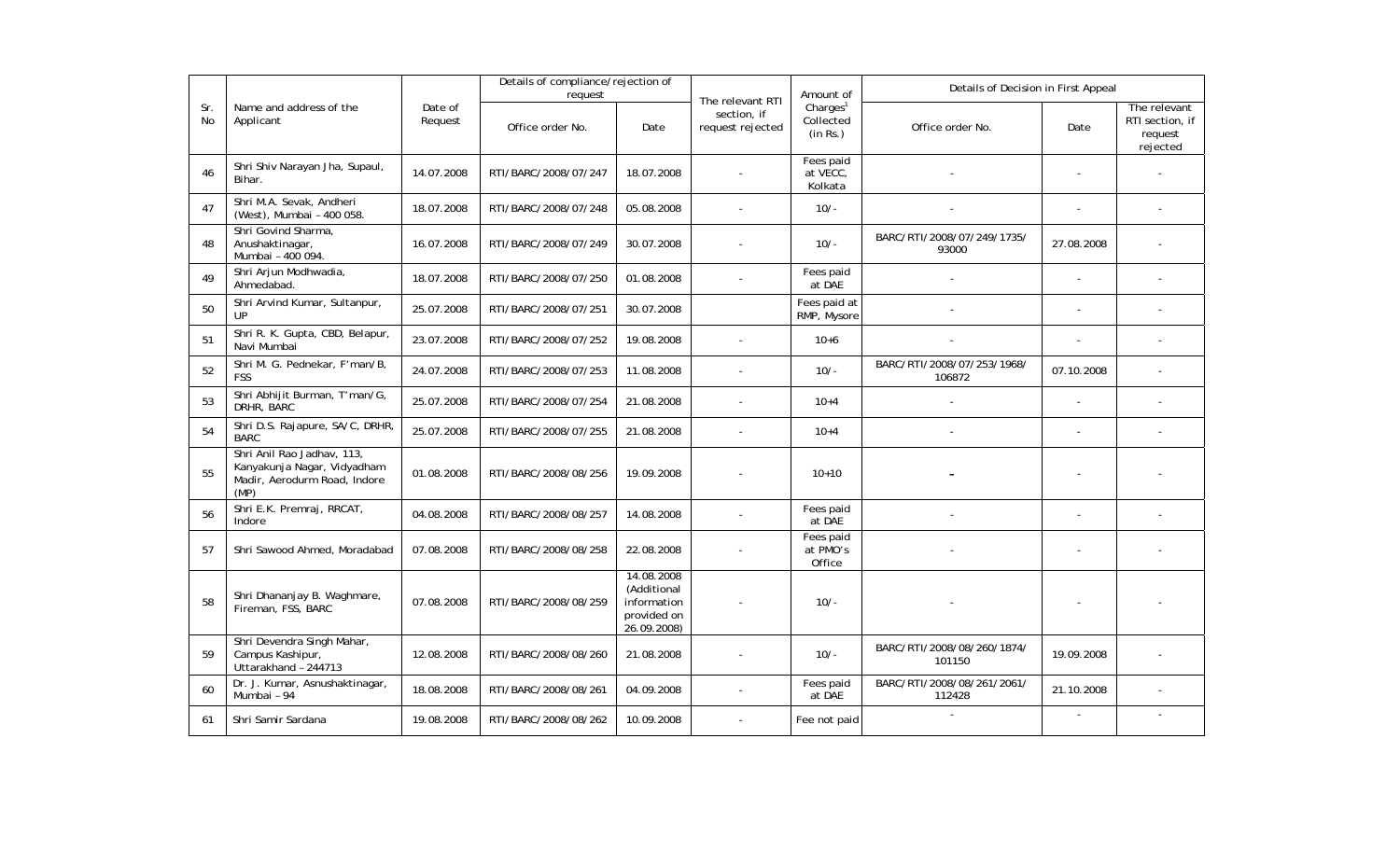|           |                                                                                                           |                    | Details of compliance/rejection of<br>request |                                                 |                                                     |                                                                        | Details of Decision in First Appeal  |            |                                                        |
|-----------|-----------------------------------------------------------------------------------------------------------|--------------------|-----------------------------------------------|-------------------------------------------------|-----------------------------------------------------|------------------------------------------------------------------------|--------------------------------------|------------|--------------------------------------------------------|
| Sr.<br>No | Name and address of the<br>Applicant                                                                      | Date of<br>Request | Office order No.                              | Date                                            | The relevant RTI<br>section, if<br>request rejected | Amount of<br>Charles <sup>1</sup><br>Collected<br>(in Rs.)             | Office order No.                     | Date       | The relevant<br>RTI section, if<br>request<br>rejected |
| 62        | Shri Ajay M. Marathe, 504, New<br>Sarvodaya CHS, Sector 4, Plot<br>29B, Vashi, Navi Mumbai                | 21.08.2008         | RTI/BARC/2008/08/263                          | 09.09.2008                                      |                                                     | Fees paid<br>at Min. of<br>Petroleum<br>& Natural<br>Gas, New<br>Delhi |                                      |            |                                                        |
| 63        | Shri U. A. Rajan,<br>SO/E, A&CED, BARC, Tarapur                                                           | 26.08.2008         | RTI/BARC/2008/08/264                          | 27.08.2008                                      | Section $8(1)(j)$                                   | $10/-$                                                                 |                                      |            |                                                        |
| 64        | Dr. P. S. Ajmani, 87/3, New<br>Road, Opp. Lokendra Takies,<br>Ratalm (MP)                                 | 25.08.2008         | RTI/BARC/2008/08/265                          | 17.09.2008                                      |                                                     | $10/-$                                                                 |                                      |            |                                                        |
| 65        | Shri V. Satheesh Kumar, T/B,<br>$NRGP(K)$ , BARC $(F)$ ,<br>Kalpakkam - 602103                            | 27.08.2008         | RTI/BARC/2008/08/266                          | 02.09.2008                                      | Section $8(1)(i)$                                   | Fees paid<br>at<br>Kalpakkam                                           | BARC/RTI/2008/08/266/1963/<br>106079 | 03.10.2008 |                                                        |
| 66        | Shri S. B. Malvankar, Court<br>View Appt., 702, Chopada<br>Court, Ulhasnagar                              | 26.08.2008         | RTI/BARC/2008/08/267                          | 17.09.2008                                      |                                                     | $10/-$                                                                 |                                      |            |                                                        |
| 67        | Dr. Era Jain,<br>Building No. 4, Flat No. 11,<br>BARC Colony Boisar, Tal.<br>Palghar, Dist. Thane 401 504 | 29.08.2008         | RTI/BARC/2008/09/268                          | 08.09.2008                                      | Section $8(1)(i)$                                   | $10/-$                                                                 |                                      |            |                                                        |
| 68        | Shri K. K. Awasthi, AFFF,<br>Tarapur, SA/C                                                                | 11.09.2008         | RTI/BARC/2008/09/269                          | 12.09.2008                                      |                                                     | Fees paid<br>at BARC,<br>Tarapur                                       |                                      |            |                                                        |
| 69        | Shri S. H. Manjunatha Rao, RMP<br>Mysore                                                                  | 11.09.2008         | RTI/BARC/2008/09/270                          | 18.09.2008                                      |                                                     | Fees paid<br>at RMP,<br>Mysore                                         |                                      |            |                                                        |
| 70        | Shri Gopal Das Sharma,<br>Dehradun                                                                        | 25.09.2008         | RTI/BARC/2008/09/271                          | 21.10.2008                                      | Section $8(1)(i)$                                   | $10+4$                                                                 |                                      |            |                                                        |
| 71        | Shri Nikunj Sharma, Pune                                                                                  | 30.09.2008         | RTI/BARC/2008/09/272                          | 28.11.2008                                      | $\omega$                                            | $10+132$                                                               |                                      |            |                                                        |
| 72        | Shri C. P. Morjal, Anushakti<br>Nagar, Mumbai-400 094                                                     | 30.09.2008         | RTI/BARC/2008/09/273                          | 01.10.2008<br>Transferred<br>to DAE U/s<br>6(3) |                                                     | $10/-$                                                                 |                                      |            |                                                        |
| 73        | Smt. Vijay Lakshmi, Bellary                                                                               | 29.09.2008         | RTI/BARC/2008/10/274                          | 01.10.2008                                      |                                                     | Fees paid<br>at RMP,<br>Mysore                                         |                                      |            |                                                        |
| 74        | Shri K. J. Panchal, Andheri (E),<br>Mumbai - 69                                                           | 01.10.2008         | RTI/BARC/2008/10/275                          | 29.10.2008                                      | $\omega$                                            | $10/-$                                                                 | $\bar{\phantom{a}}$                  |            |                                                        |
| 75        | Shri Pranav, Nishat Ganj,<br>Lucknow-226001                                                               | 14.10.2008         | RTI/BARC/2008/10/276                          | 17.10.2008                                      | Section 8 $(1)(j)$                                  | $10/-$                                                                 | BARC/RTI/2008/10/276/2334/<br>127459 | 01.12.2008 |                                                        |
| 76        | Shri Pranav, Nishat Ganj,<br>Lucknow-226001                                                               | 14.10.2008         | RTI/BARC/2008/10/277                          | 17.10.2008                                      | Section $8(1)(j)$                                   | $10/-$                                                                 |                                      |            |                                                        |
| 77        | Shri Pranav, Nishat Ganj,<br>Lucknow-226001                                                               | 14.10.2008         | RTI/BARC/2008/10/278                          | 17.10.2008                                      | Section 8 $(1)(j)$                                  | 10/                                                                    |                                      |            |                                                        |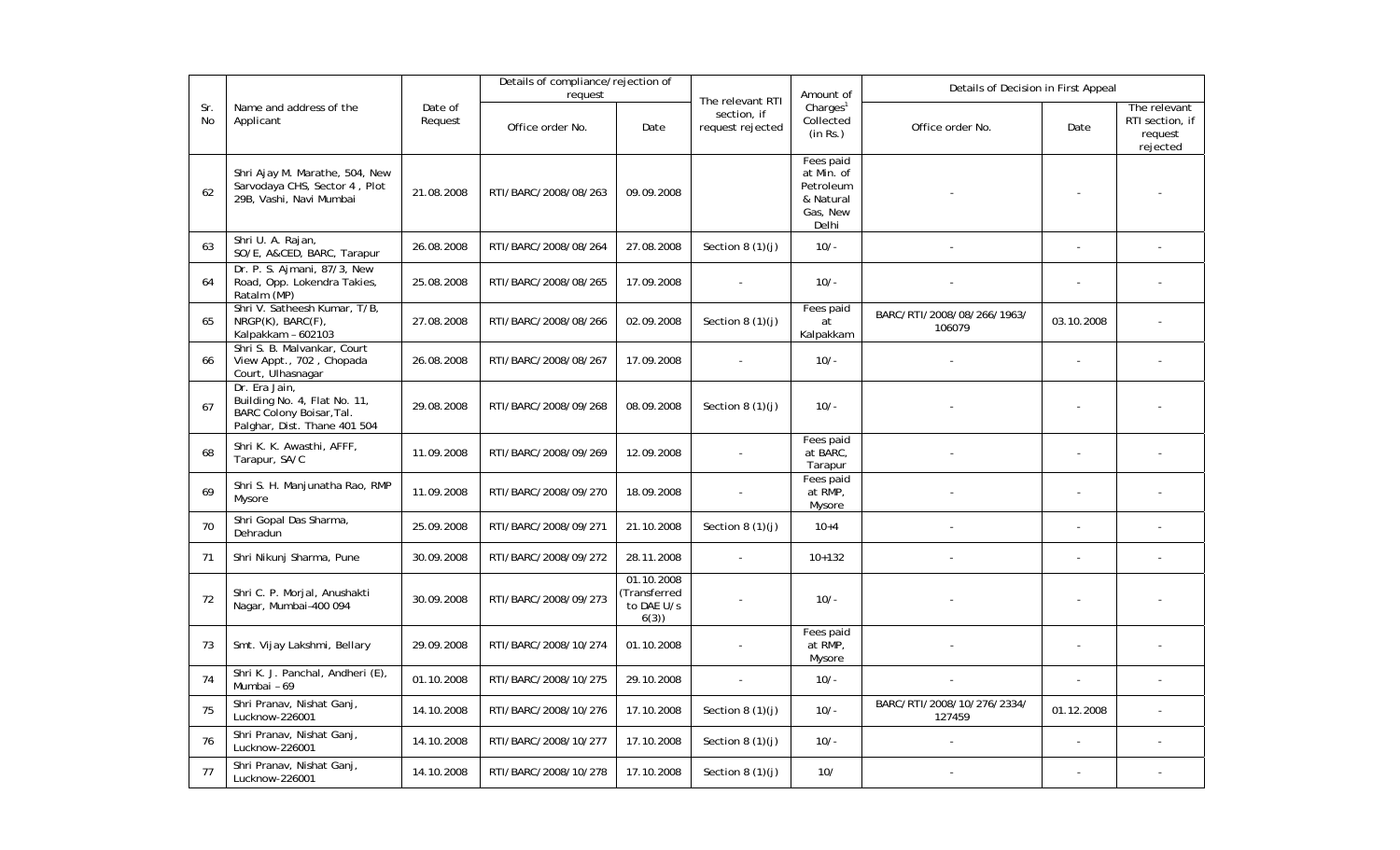|           |                                                                                   |                    | Details of compliance/rejection of<br>request |                                |                                                     | Amount of                                     | Details of Decision in First Appeal  |                          |                                                        |
|-----------|-----------------------------------------------------------------------------------|--------------------|-----------------------------------------------|--------------------------------|-----------------------------------------------------|-----------------------------------------------|--------------------------------------|--------------------------|--------------------------------------------------------|
| Sr.<br>No | Name and address of the<br>Applicant                                              | Date of<br>Request | Office order No.                              | Date                           | The relevant RTI<br>section, if<br>request rejected | Charles <sup>1</sup><br>Collected<br>(in Rs.) | Office order No.                     | Date                     | The relevant<br>RTI section, if<br>request<br>rejected |
| 78        | Shri Pranav, Nishat Ganj,<br>Lucknow-226001                                       | 14.10.2008         | RTI/BARC/2008/10/279                          | 17.10.2008                     | Section 8 $(1)(i)$                                  | 10/                                           |                                      |                          |                                                        |
| 79        | Smt. M. Yashoda, Rajahmundry                                                      | 14.10.2008         | RTI/BARC/2008/10/280                          | 21.10.2008                     | $\sim$                                              | $10/-$                                        |                                      | $\overline{\phantom{a}}$ |                                                        |
| 80        | Shri Manohar P. Koli, Traombay<br>Koliwada, Mumbai- 88                            | 15.10.2008         | RTI/BARC/2008/10/281                          | 12.11.2008                     | $\overline{a}$                                      | $38/-$                                        |                                      | ÷,                       |                                                        |
| 81        | Shri S.G. Kharat, BARC Quarters,<br>Old Mandala, Mumbai - 88                      | 14.10.2008         | RTI/BARC/2008/10/282                          | 23.10.2008                     |                                                     | $10/-$                                        | BARC/RTI/2008/10/282/134411          | 17.12.2008               |                                                        |
| 82        | Shri Navneet Sharma,<br>Delhi - 110085                                            | 16.10.2008         | RTI/BARC/2008/10/283                          | 29.10.2008                     |                                                     | $10/-$                                        |                                      | L.                       |                                                        |
| 83        | Shri Mohandas Harris, T'man/E,<br>QAD, BARC                                       | 22.10.2008         | RTI/BARC/2008/10/284                          | 31.10.2008                     |                                                     | $10/-$                                        |                                      |                          |                                                        |
| 84        | Dr. C. K. Pushpendran, Mulund<br>(W), Mumbai - 80                                 | 27.10.2008         | RTI/BARC/2008/10/285                          | 25.11.2008                     | $\sim$                                              | $10 + 6$                                      |                                      | $\overline{a}$           |                                                        |
| 85        | Shri R. K. Singh, ASO,<br>Anushaktinagar, Mumbai - 94                             | 29.10.2008         | RTI/BARC/2008/10/286                          | 04.11.2008                     | $\sim$                                              | $10/-$                                        |                                      | ÷,                       |                                                        |
| 86        | Shri K. V. Jayaraj, Secretary<br>General, NFAEE                                   | 29.10.2008         | RTI/BARC/2008/10/287                          | 02.12.2008                     |                                                     | $10+40$                                       |                                      |                          |                                                        |
| 87        | Ms. Archana V. Bhavtankar,<br>Kirkee, Pune                                        | 12.11.2008         | RTI/BARC/2008/11/288                          | Application<br>Fee<br>awiated. |                                                     |                                               |                                      |                          |                                                        |
| 88        | Shri G. Johnkutty, UDC, IAD,<br><b>BARC</b>                                       | 12.11.2008         | RTI/BARC/2008/11/289                          | 25.11.2008                     |                                                     | $10/-$                                        |                                      |                          |                                                        |
| 89        | Shri Hemant V. Jadhav,<br>Tarapur, Ganesh Nagar, Taluka<br>- Palghar, Dist. thane | 18.11.2008         | RTI/BARC/2008/11/290                          | 19.12.2008                     |                                                     | $10/-$                                        |                                      |                          |                                                        |
| 90        | Shri G. R. Dalmia, Chunabhatti,<br>Mumbai -400022                                 | 19.11.2008         | RTI/BARC/2008/11/291                          | 10.12.2008                     |                                                     | $50/-$                                        |                                      | $\overline{\phantom{a}}$ |                                                        |
| 91        | Shri A. B. Parui, TIFR, Colaba                                                    | 20.11.2008         | RTI/BARC/2008/11/292                          | 10.12.2008                     | $\overline{a}$                                      | $10/-$                                        |                                      | ÷,                       |                                                        |
| 92        | Shri M.N. Srikanta Sharma,<br>RMP (Mysore)                                        | 25.11.2008         | RTI/BARC/2008/11/293                          | 26.11.2008                     |                                                     | Fees paid<br>at RMP,<br>Mysore                | BARC/RTI/2008/11/293/2536/<br>137933 | 29.12.2008               |                                                        |
| 93        | Shri Sandeep K. Rayalwad,<br>Latur                                                | 02.12.2008         | RTI/BARC/2008/12/294                          | 12.12.2008                     |                                                     | Fees paid<br>at DAE                           |                                      |                          |                                                        |
| 94        | Shri M. Pushpangadan,<br>Kalpakkam                                                | 02.12.2008         | RTI/BARC/2008/12/295                          | 31.12.2008                     |                                                     | $10+10$                                       |                                      |                          |                                                        |
| 95        | Shri S. B. Ghodke.<br>Anushaktinagar, Mumbai                                      | 03.12.2008         | RTI/BARC/2008/12/296                          | 01.01.2009                     |                                                     | $10/-$                                        |                                      |                          |                                                        |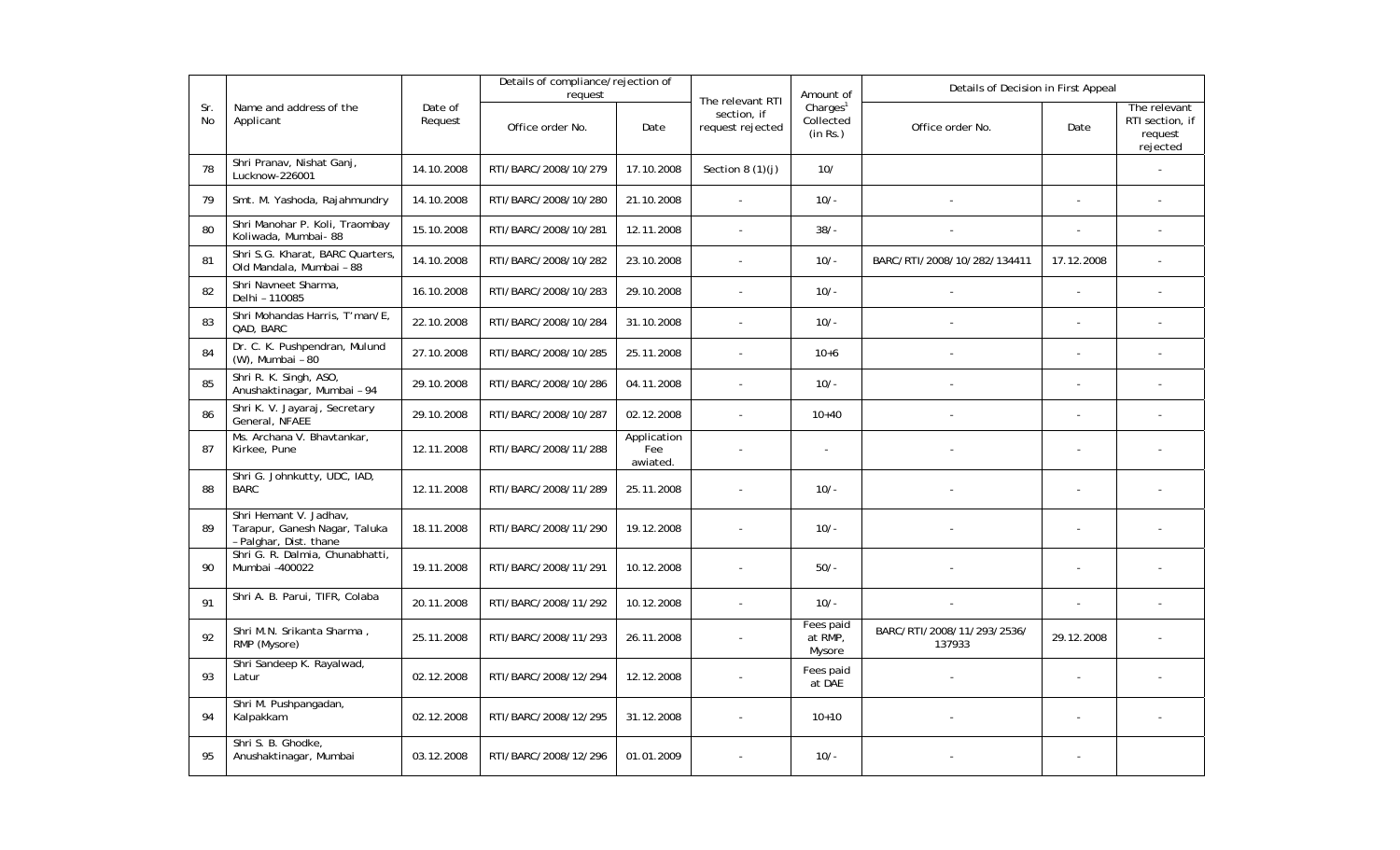|           |                                                                                      |                    | Details of compliance/rejection of<br>request |                                                                    |                                                     | Amount of                                     | Details of Decision in First Appeal |                          |                                                        |
|-----------|--------------------------------------------------------------------------------------|--------------------|-----------------------------------------------|--------------------------------------------------------------------|-----------------------------------------------------|-----------------------------------------------|-------------------------------------|--------------------------|--------------------------------------------------------|
| Sr.<br>No | Name and address of the<br>Applicant                                                 | Date of<br>Request | Office order No.                              | Date                                                               | The relevant RTI<br>section, if<br>request rejected | Charles <sup>1</sup><br>Collected<br>(in Rs.) | Office order No.                    | Date                     | The relevant<br>RTI section, if<br>request<br>rejected |
| 96        | Shri Sandeep K. Rayalwad, Latur                                                      | 11.12.2008         | RTI/BARC/2008/12/297                          | 05.01.2009                                                         |                                                     | Fees paid<br>at DAE                           |                                     |                          |                                                        |
| 97        | Shri Anant P. Shukla, BARC,<br>Tarapur                                               | 11.12.2008         | RTI/BARC/2008/12/298                          | 31.12.2008                                                         |                                                     | Fees paid<br>at Tarapur                       | BARC/RTI/2008/12/298/566/<br>20974  | 27.02.2009               |                                                        |
| 98        | Shir J. V. George, Srinagar,<br>Coimbatore, TN                                       | 16.12.2008         | RTI/BARC/2008/12/299                          | 22.12.2008                                                         |                                                     | $10/-$                                        |                                     | $\overline{\phantom{a}}$ |                                                        |
| 99        | Shri Satyam Anil Thakur,<br>Kandarpada, Dahisar (W),<br>Mumbai - 68                  | 22.12.2008         | RTI/BARC/2008/12/300                          | Application<br>Fee<br>awaited.                                     |                                                     |                                               |                                     |                          |                                                        |
| 100       | Shri C. Panchapakesan,<br>Thanjarur, Tamil Nadu                                      | 22.12.2008         | RTI/BARC/2008/12/301                          | 21.01.2009                                                         |                                                     | Fees paid<br>at<br>Kalpakkam                  |                                     |                          |                                                        |
| 101       | Shri Lalit Mohan, Ex Employee/<br>SO/SE of WMPD, BARC C/o N. L.<br>Bareja, New Delhi | 29.12.2008         | RTI/BARC/2008/12/302                          | 06.01.2009<br>Transferred<br>$U/S 6(3)$ to<br>DAE for<br>disposal) |                                                     | $10/-$                                        |                                     |                          |                                                        |
| 102       | Shri S. Mohan, ASO, BARC<br>NG/107/1634                                              | 01.01.2009         | RTI/BARC/2009/01/303                          | 23.01.2009                                                         |                                                     | $10 + 28$                                     | BARC/RTI/2009/01/303/439            | 18.02.2009               |                                                        |
| 103       | Shri S. K. Pal, HMS, BARC                                                            | 01.01.2009         | RTI/BARC/2009/01/304                          | 20.01.2009                                                         |                                                     | $10/-$                                        |                                     |                          |                                                        |
| 104       | Shri M. Archunan, Inter University<br>Accelerator Centre, N Delhi - 67               | 01.01.2009         | RTI/BARC/2009/01/305                          | 16.01.2009                                                         |                                                     | $10/-$                                        | $\overline{\phantom{a}}$            |                          |                                                        |
| 105       | Shri K. K. Awasthi, BARC Colony,<br>Boisar, TAPP                                     | 02.01.2009         | RTI/BARC/2009/01/306                          | 07.01.2009                                                         |                                                     | Fees paid<br>at Tarapur                       | BARC/RTI/2009/01/306/440/<br>17392  | 18.02.2009               |                                                        |
| 106       | Shri K. Kantilal Chavda,<br>Danilinda Village, Ahmedabad -<br>380028                 | 13.01.2009         | RTI/BARC/2009/01/307                          | 19.01.2009<br>Transferred<br>$U/s6(3)$ to<br>PIO, DPS.)            |                                                     | $10/-$                                        |                                     |                          |                                                        |
| 107       | Shri Hemant Jadhav, Palghar,<br>Thane                                                | 21.01.2009         | RTI/BARC/2009/01/308                          | 20.02.2009                                                         |                                                     | $10/-$                                        | $\overline{a}$                      |                          |                                                        |
| 108       | Col. N. K. Raja, Kanjurmar,<br>Mumbai - 78                                           | 22.01.2009         | RTI/BARC/2009/01/309                          | 10.02.2009                                                         |                                                     | $10/-$                                        | $\overline{\phantom{a}}$            |                          |                                                        |
| 109       | Shri P. K. Kulshreshtha, RRCAT,<br>Indore                                            | 22.01.2009         | RTI/BARC/2009/01/310                          | 02.02.2009                                                         |                                                     | Fees paid<br>at RRCAT,<br>Indore              |                                     |                          |                                                        |
| 110       | Shri R. D. Tanna, M. G. Road,<br>Fort, Mumbai - 01                                   | 22.01.2009         | RTI/BARC/2009/01/311                          | 06.02.2009                                                         |                                                     | Fees paid<br>at DAE                           |                                     |                          |                                                        |
| 111       | Smt. Miraj Papa Sayyad, Neral,<br>Karjat, Maharashtra                                | 27.01.2009         | RTI/BARC/2009/01/312                          | 26.02.2009                                                         |                                                     | $10/-$                                        |                                     |                          |                                                        |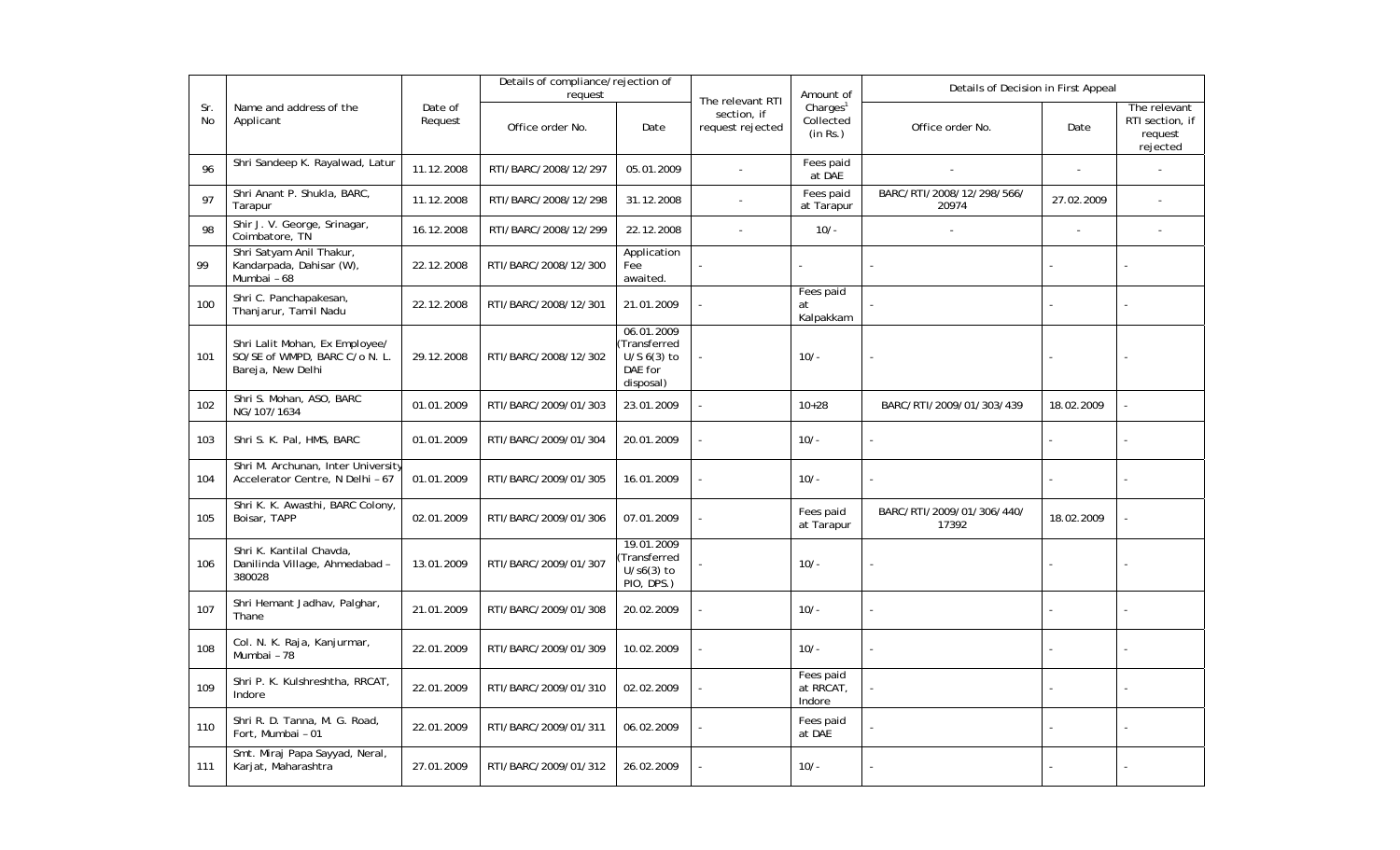|           |                                                                                                         |                                                  | Details of compliance/rejection of<br>request |                                                                           |                                                     | Amount of                                     | Details of Decision in First Appeal |            |                                                        |
|-----------|---------------------------------------------------------------------------------------------------------|--------------------------------------------------|-----------------------------------------------|---------------------------------------------------------------------------|-----------------------------------------------------|-----------------------------------------------|-------------------------------------|------------|--------------------------------------------------------|
| Sr.<br>No | Name and address of the<br>Applicant                                                                    | Date of<br>Request                               | Office order No.                              | Date                                                                      | The relevant RTI<br>section, if<br>request rejected | Charles <sup>1</sup><br>Collected<br>(in Rs.) | Office order No.                    | Date       | The relevant<br>RTI section, if<br>request<br>rejected |
| 112       | Shri C. K. Rejimon, Dwarka,<br>New Delhi - 75                                                           | 30.01.2009                                       | RTI/BARC/2009/02/313                          | 03.02.2009                                                                |                                                     | Fees paid<br>at DAR&PG                        |                                     |            |                                                        |
| 113       | Shri OM Prakash Giri,<br>PGIMER,<br>Chandigarh - 12                                                     | 03.02.2009<br>(Fee<br>received on<br>02.03.2009) | RTI/BARC/2009/02/314                          | 09.03.2009                                                                |                                                     | $10/-$                                        |                                     |            |                                                        |
| 114       | Shri Subhash Chander Agrawal,<br>Delhi                                                                  | 10.02.2009                                       | RTI/BARC/2009/02/315                          | 13.02.2009                                                                |                                                     | Fees paid<br>at PM<br>Office                  |                                     |            |                                                        |
| 115       | Shri Anil Madhukar Sonawane,<br>TIFR, Mumbai - 400 005                                                  | 06.02.2009                                       | RTI/BARC/2009/02/316                          | 24.02.2009                                                                |                                                     | Fees paid<br>at TIFR                          |                                     |            |                                                        |
| 116       | Shri Sudip Bose, Kolkata                                                                                | 09.02.2009                                       | RTI/BARC/2009/02/317                          | 17.02.2009                                                                |                                                     | Fees paid<br>at BARCF,<br>Kalpakkam           |                                     |            |                                                        |
| 117       | Shri R. N. Tiwari, F'man/C FSS,<br><b>BARC</b>                                                          | 12.02.2009                                       | RTI/BARC/2009/02/318                          | 03.03.2009                                                                |                                                     | $10/-$                                        |                                     |            |                                                        |
| 118       | Shri M. C. Rajan, Ex-Assistant,<br>Chembur, Mumbai - 43                                                 | 16.02.2009                                       | RTI/BARC/2009/02/319                          | 12.03.2009                                                                |                                                     | $10+8$                                        | BARC/RTI/2009/02/319/907/<br>37423  | 21.04.2009 |                                                        |
| 119       | Shri S. B. Ghodke, T'man/D,<br>REPF Bldg., Sec-20 Vashi<br>Complex, N Mumbai - 705                      | 16.02.2009                                       | RTI/BARC/2009/02/320                          | 09.03.2009                                                                |                                                     | $10/-$                                        |                                     |            |                                                        |
| 120       | Shri K. C. Samuel Babu,<br>General Secreary, NFC<br><b>Employees Trade Union</b><br>congress, Hyderabad | 19.02.2009                                       | RTI/BARC/2009/02/321                          | 27.02.2009                                                                |                                                     | Fees paid<br>at DAE                           |                                     |            |                                                        |
| 121       | Shri P. Rajendra Prasad, F/M'A',<br>NFC, Hyderabad                                                      | 23.02.2009                                       | RTI/BARC/2009/02/322                          | 27.02.2009                                                                |                                                     | Fees paid<br>at DAE                           |                                     |            |                                                        |
| 122       | Shri M. G. Pednekar, F'man/B,<br>FSS, BARC                                                              | 24.02.2009                                       | RTI/BARC/2009/02/323                          | 09.03.2009                                                                |                                                     | $10/-$                                        | BARC/RTI/2009/02/323/725            | 23.03.2009 |                                                        |
| 123       | Shri S. Selvanathan, SA/D, CED,<br>GSO, Anupuram                                                        | 25.02.2009                                       | RTI/BARC/2009/02/324                          | 04.03.2009<br>(Interim<br>reply)<br>Documentation<br>Charges<br>awaited.) |                                                     | Fees paid<br>at BARCF,<br>Kalpakkam           |                                     |            |                                                        |
| 124       | Shri B. S. Saraswat, Health<br>Physics Unit, RAPS 1 & 2, NPCIL                                          | 27.02.2009                                       | RTI/BARC/2009/03/325                          | 17.03.2009                                                                |                                                     | Fees paid<br>at NPCIL                         |                                     |            |                                                        |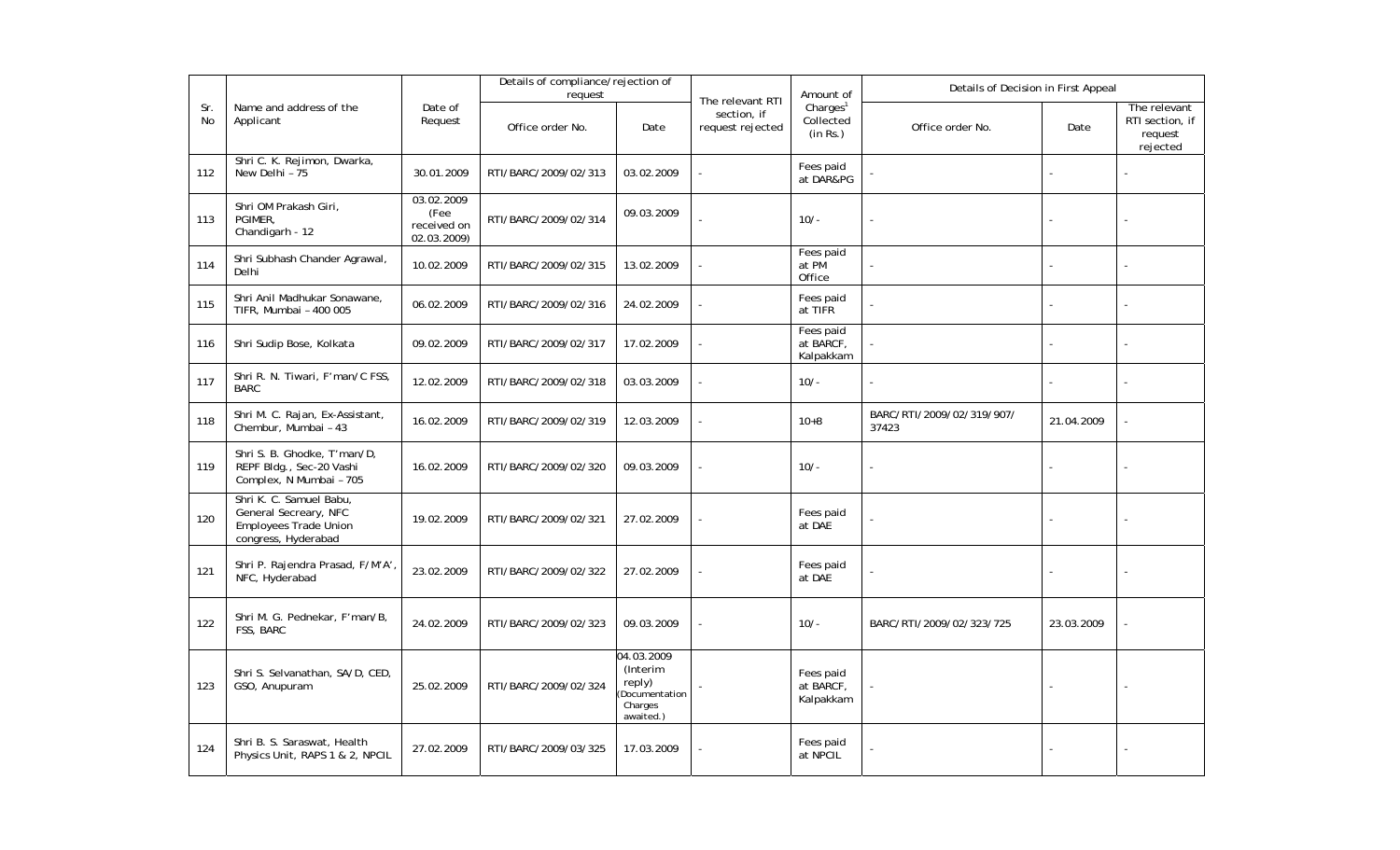|           |                                                                                                     |                    | Details of compliance/rejection of<br>request |                                                                | The relevant RTI                | Amount of                                     | Details of Decision in First Appeal |      |                                                        |
|-----------|-----------------------------------------------------------------------------------------------------|--------------------|-----------------------------------------------|----------------------------------------------------------------|---------------------------------|-----------------------------------------------|-------------------------------------|------|--------------------------------------------------------|
| Sr.<br>No | Name and address of the<br>Applicant                                                                | Date of<br>Request | Office order No.                              | Date                                                           | section, if<br>request rejected | Charges <sup>1</sup><br>Collected<br>(in Rs.) | Office order No.                    | Date | The relevant<br>RTI section, if<br>request<br>rejected |
| 125       | Shri Aftab Ahmed, Bijnor, U.P.                                                                      | 12.03.2009         | RTI/BARC/2009/03/326                          | 13.03.2009                                                     |                                 | Fees paid<br>at DAE                           |                                     |      |                                                        |
| 126       | Shri Kiran C. Manjrekar, 4/306,<br>Sugandha, Prabhat Nagar, S. V.<br>Road, Dahisar (E), Mumabi - 68 | 16.03.2009         | RTI/BARC/2009/03/327                          | 17.03.2009                                                     |                                 | $10/-$                                        |                                     |      |                                                        |
| 127       | Shri P. P. Achrekar, Driver Gr.<br>II, PD (Controller's Office)<br><b>BARC</b>                      | 17.03.2009         | RTI/BARC/2009/03/328                          | 26.03.2009                                                     |                                 | $10/-$                                        | $\overline{\phantom{a}}$            |      |                                                        |
| 128       | Shri D. V. Markale, Sahastragiri,<br>RB32, Tarapur MIDC, Taluka<br>Palghar                          | 16.03.2009         | RTI/BARC/2009/03/329                          | 16.04.2009                                                     |                                 | $10+10$                                       | $\overline{\phantom{a}}$            |      |                                                        |
| 129       | Shri Kapil Agarwal, Akshat,<br>1/20 Vidyadhar Nagar, Jaipur                                         | 18.03.2009         | RTI/BARC/2009/03/330                          | 31.03.2009                                                     |                                 | $10/-$                                        | $\overline{\phantom{a}}$            |      |                                                        |
| 130       | Shri Shrinivas Sharma,<br>N.T.C. Gate, Post-Bhabhanagar,<br>Via-Kota,<br>Pin -323307                | 20/03/2009         | RTI/BARC/2009/03/331                          | 16.04.2009                                                     |                                 | $10/-$                                        | $\overline{\phantom{a}}$            |      |                                                        |
| 131       | Dr. Sandeep Ramesh<br>Chaudhary, C/04/11, Anumala,<br>KAPS, Vyara, Tapi, Guj.                       | 23.03.2009         | RTI/BARC/2009/03/332                          | 25.03.2009<br>(Transferred<br>$U/S 6(3)$ to<br>PIO,<br>DCS&EM) |                                 | $20/-$<br>(2 applications)                    |                                     |      |                                                        |

<sup>1</sup> Charges includes all kind of fees and charges collected.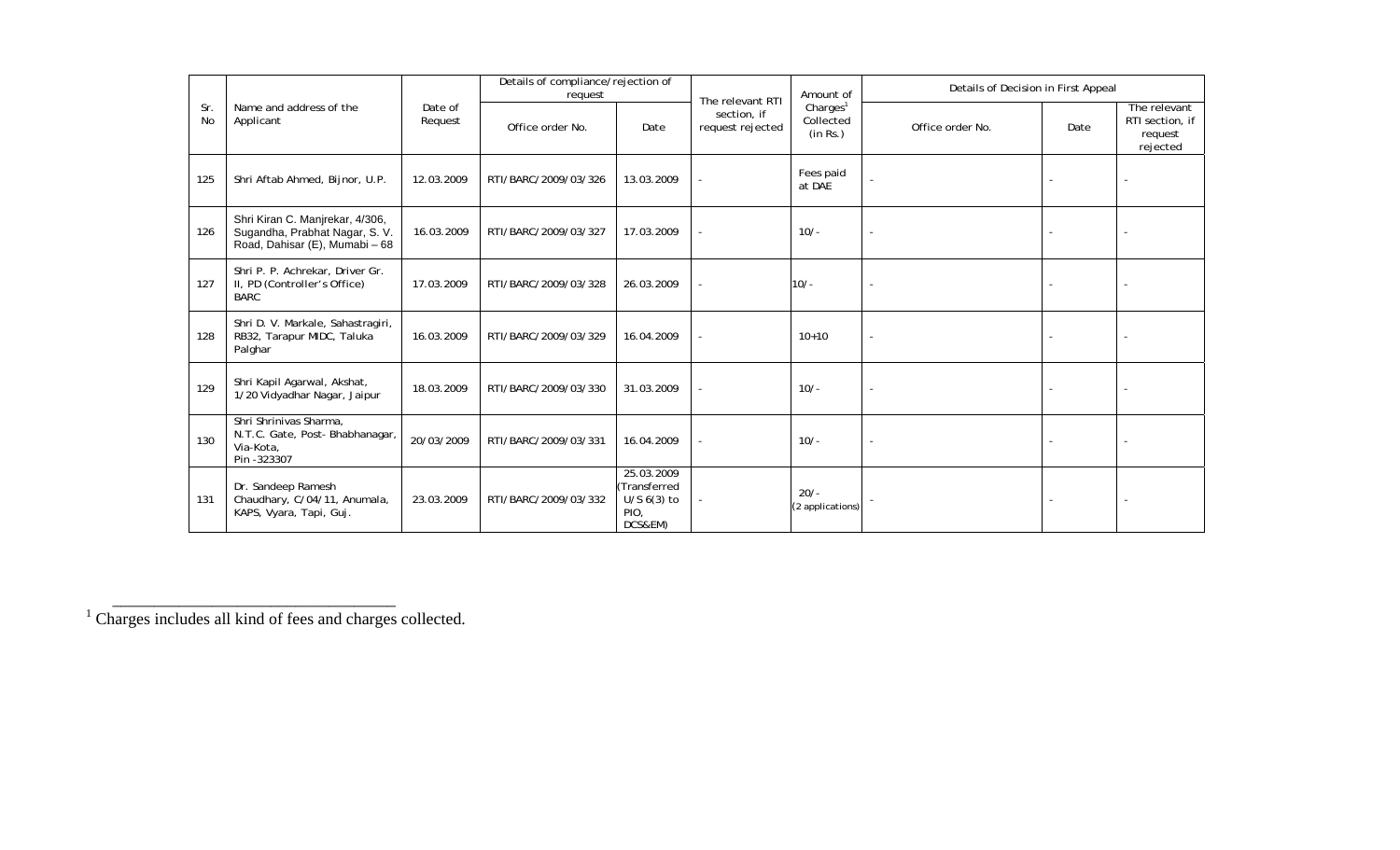## Ministry of **Face 2018** --- Department of ATOMIC ENERGY

### ANNUAL RETURN TO CENTRAL INFORMATION COMMISSION (Under Section 25 of the Right to Information Act)

Year 2008-09 (April 1, 2008 - March 31, 2009) As on Mar 31, 2009

| S.<br>No. | Public<br>Authority<br>under the<br>Ministry | No. of<br>requests<br>Received |                        |     |                                                                                       |     |     |     |     | Decisions where applications for Information rejected |     |     |     |     |                               |      |       | Number of cases<br>where disciplinary<br>Action was taken<br>against any officer<br>in resepect of | Amount of<br>Charges<br>Collected<br>charges collected |
|-----------|----------------------------------------------|--------------------------------|------------------------|-----|---------------------------------------------------------------------------------------|-----|-----|-----|-----|-------------------------------------------------------|-----|-----|-----|-----|-------------------------------|------|-------|----------------------------------------------------------------------------------------------------|--------------------------------------------------------|
|           | $\mathcal{D}$                                | 3                              |                        |     |                                                                                       |     |     |     |     |                                                       |     |     |     |     | administration of<br>this Act |      |       |                                                                                                    |                                                        |
|           |                                              |                                | No. of decisions<br>4a |     | No. of times various<br>provisions were invoked<br>4b<br>Sec $8(1)$<br>Other Sections |     |     |     |     |                                                       |     |     |     |     |                               |      |       |                                                                                                    |                                                        |
|           |                                              |                                |                        |     |                                                                                       |     |     |     |     |                                                       |     |     |     |     |                               |      |       |                                                                                                    | 6                                                      |
|           |                                              |                                |                        | (a) | (b)                                                                                   | (c) | (d) | (e) | (f) | (g)                                                   | (h) | (i) | (j) | (9) | (11)                          | (24) | Other |                                                                                                    |                                                        |
|           | <b>BARC</b>                                  | 131                            | 8                      |     |                                                                                       |     |     |     |     |                                                       |     |     | 8   |     |                               |      |       | $- -$                                                                                              | $1496/$ *                                              |

**\***Charges include application fee and stationery charges wherever applicable.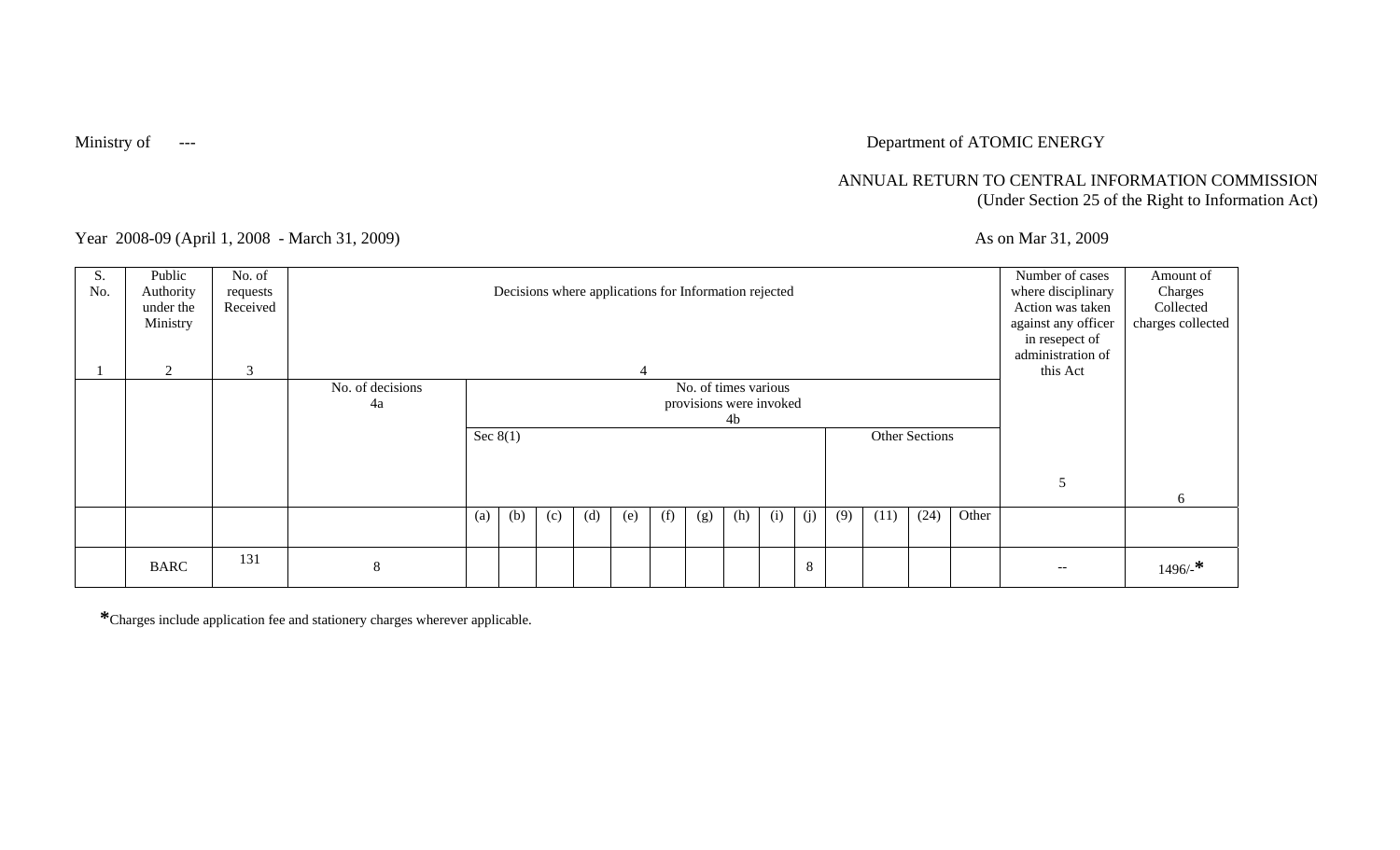Form-1A

**First Appellate Authority** (name, designation and address) Name of the Public Authority **: BHABHA ATOMIC RESEARCH CENTRE**  Shri N. D. Sharma, Controller,

VI floor, Central Complex,

BARC, Trombay,

Mumai – 400 085

|                         |                                                                           |            |                   | <b>CPIO's Disposal</b>               |            |                                      | Decision in First Appeal |                                                     |                                                         |            | Decision of Second Appeal              |                              |                                                                    |
|-------------------------|---------------------------------------------------------------------------|------------|-------------------|--------------------------------------|------------|--------------------------------------|--------------------------|-----------------------------------------------------|---------------------------------------------------------|------------|----------------------------------------|------------------------------|--------------------------------------------------------------------|
| Sr.<br>No               | Name and Address of<br>Appellant                                          | CPIO       | Date of<br>Appeal | Order No.                            | Date       | Order No.                            | Date of<br>Decision      | Section<br>of RTI<br>Act, if<br>request<br>rejected | Order No.                                               | Date       | RTI section.<br>if request<br>rejected | Penalty<br>amount<br>ordered | Details of<br>disciplinary Action<br>ordered during the<br>quarter |
| $\overline{\mathbf{1}}$ | Shri R. K. Gupta, CBD,<br>Belapur, Navi Mumbai                            | D. N. Nair | 08.06.2007        | BARC/RTI/SGM/<br>2007/142            | 07.06.2007 | 1/(21)/2006-C-96                     | 20.06.2007               |                                                     | CIC/WB/A/20<br>07/00968-SM                              | 19.12.2008 | $\sim$                                 |                              |                                                                    |
| 2                       | Shri. S. Satyanarayana,<br>T/G, HPU - NFC,<br>Hyderabad                   | D. N. Nair | 06.06.2008        | BARC/RTI/2008/04/<br>205/864/47895   | 05.05.2008 | BARC/RTI/2008/04<br>/205/1345/73069  | 07.07.2008               | $\sim$                                              |                                                         |            |                                        |                              |                                                                    |
| 3                       | Shri. S. Satyanarayana,<br>T/G, HPU - NFC,<br>Hyderabad                   | D. N. Nair | 06.06.2008        | BARC/RTI/2008/04/<br>206/865/47888   | 05.05.2008 | BARC/RTI/2008/04<br>/206/1344/73071  | 07.07.2008               |                                                     |                                                         |            | $\overline{\phantom{a}}$               | $\sim$                       |                                                                    |
| $\overline{4}$          | Shri Atul C. Tawade,<br>Goregaon, Mumbai                                  | D. N. Nair | 01.07.2008        | BARC/RTI/2008/05,<br>221/1214/65806  | 19.06.2008 | BARC/RTI/2008/05<br>/221/1552/83042  | 31.07.2008               | $\sim$                                              | CIC/WB/A/20<br>07/01165.<br>0558,1485,<br>0536, 0001-SM | 30.12.2008 | $\sim$                                 | $\blacksquare$               |                                                                    |
| 5                       | Shri Mahesh C. Saxena.<br>Sector -9, Vashi, Navi<br>Mumbai                | D. N. Nair | 07.08.2008        | BARC/RTI/2008/06/<br>235/1334/71638  | 03.07.2008 | BARC/RTI/2008/06<br>/235/1761/94664  | 01.09.2008               |                                                     |                                                         |            | $\blacksquare$                         |                              |                                                                    |
| 6                       | Shri Sudhir P. Kulkarni<br>Dadar (W), Mumbai-28                           | D. N. Nair | 22.10.2008        | BARC/RTI/2008/07/<br>243/1876/201193 | 19.09.2008 | BARC/RTI/2008/07<br>/243/2340/128109 | 02.12.2008               | $\sim$                                              |                                                         | $\sim$     | $\sim$                                 | $\sim$                       |                                                                    |
| $\overline{7}$          | Shri Govind Sharma,<br>Anushaktinagar,<br>Mumbai - 400 094.               | D. N. Nair | 14.08.2008        | BARC/RTI/2008/07/<br>249/1545/82332  | 30.07.2008 | BARC/RTI/2008/07<br>/249/1735/93000  | 27.08.2008               |                                                     |                                                         |            | $\blacksquare$                         | $\blacksquare$               |                                                                    |
| 8                       | Shri M. G. Pednekar,<br>F'man/B, FSS                                      | D. N. Nair | 05.09.2008        | BARC/RTI/2008/07<br>253/1626/86646   | 11.08.2008 | BARC/RTI/2008/07<br>/253/1968/106872 | 07.10.2008               | $\sim$                                              |                                                         |            | $\blacksquare$                         | $\overline{\phantom{a}}$     | $\sim$                                                             |
| $\mathsf{Q}$            | Shri Devendra Singh<br>Mahar, Campus<br>Kashipur,<br>Uttarakhand - 244713 | D. N. Nair | 03.09.2009        | BARC/RTI/2008/08/<br>260/1706        | 21.08.2008 | BARC/RTI/2008/08<br>/260/1874/101150 | 19.09.2008               |                                                     |                                                         |            | $\overline{\phantom{a}}$               |                              |                                                                    |
| 10                      | Dr. J. Kumar.<br>Asnushaktinagar,<br>Mumbai - 94                          | D. N. Nair | 10.10.2008        | BARC/RTI/2008/08,<br>261/1781/95681  | 04.09.2008 | BARC/RTI/2008/08<br>/261/2061/112428 | 21.10.2008               |                                                     |                                                         |            |                                        |                              |                                                                    |
| 11                      | Shri V. Satheesh Kumar.<br>T/B, NRGP(K), BARC(F),<br>Kalpakkam - 602103   | D. N. Nair | 19.09.2008        | BARC/RTI/2008/08<br>266/1762/94775   | 02.09.2008 | BARC/RTI/2008/08<br>/266/1963/106079 | 03.10.2008               | $\overline{\phantom{a}}$                            |                                                         |            | $\sim$                                 | $\overline{\phantom{a}}$     |                                                                    |
| 12                      | Shri Pranav, Nishat Ganj,<br>Lucknow-226001                               | D. N. Nair | 11.11.2008        | BARC/RTI/2008/10/<br>276/2038/111391 | 17.10.2008 | BARC/RTI/2008/10<br>/276/2334/127459 | 01.12.2008               | $\overline{\phantom{a}}$                            |                                                         |            | $\overline{\phantom{a}}$               | $\overline{\phantom{a}}$     |                                                                    |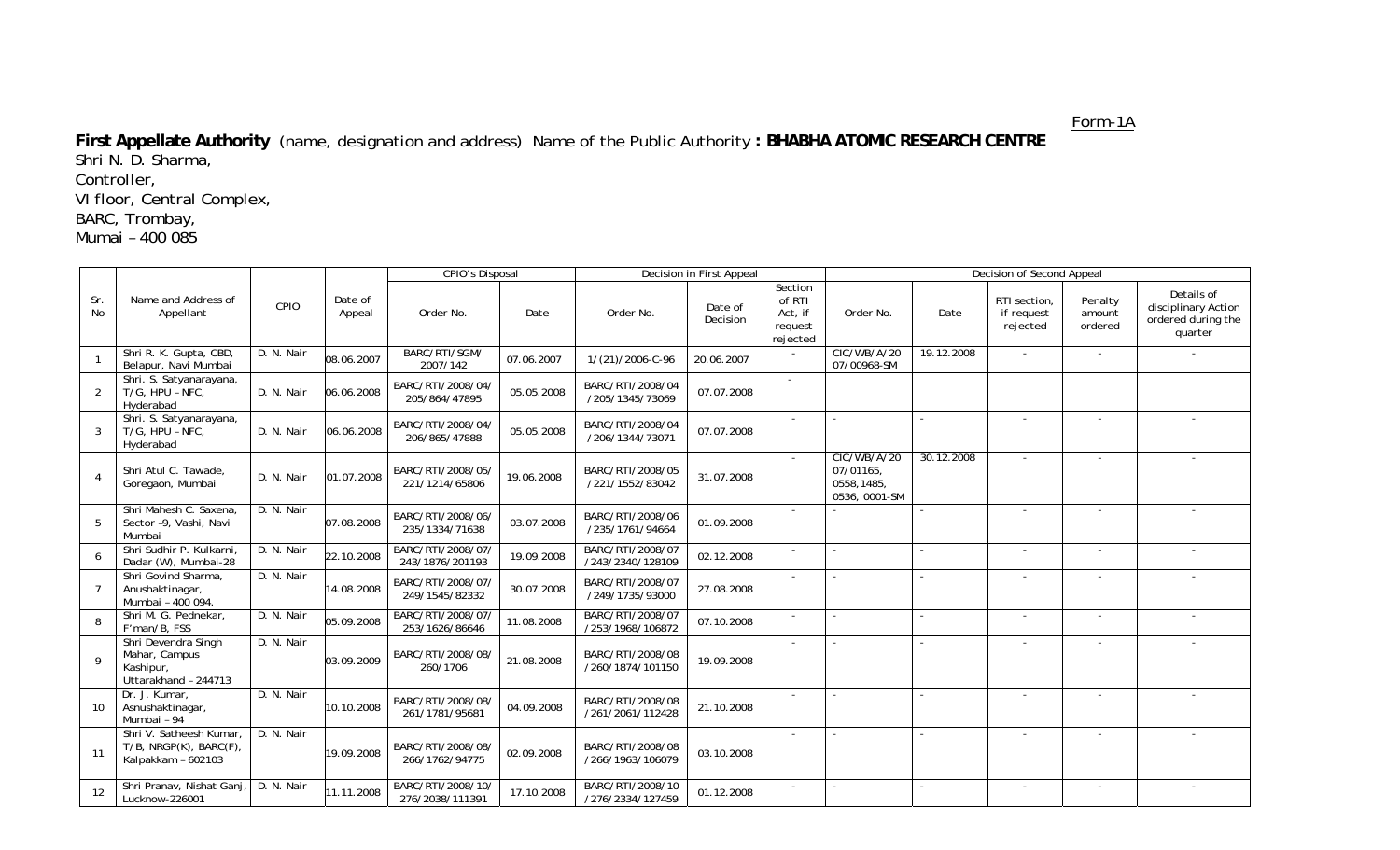|           |                                                                 |            |                   | CPIO's Disposal                      |            |                                      | Decision in First Appeal |                                                     |           |      | Decision of Second Appeal              |                              |                                                                    |
|-----------|-----------------------------------------------------------------|------------|-------------------|--------------------------------------|------------|--------------------------------------|--------------------------|-----------------------------------------------------|-----------|------|----------------------------------------|------------------------------|--------------------------------------------------------------------|
| Sr.<br>No | Name and Address of<br>Appellant                                | CPIO       | Date of<br>Appeal | Order No.                            | Date       | Order No.                            | Date of<br>Decision      | Section<br>of RTI<br>Act, if<br>request<br>rejected | Order No. | Date | RTI section,<br>if request<br>rejected | Penalty<br>amount<br>ordered | Details of<br>disciplinary Action<br>ordered during the<br>quarter |
|           | Shri S.G. Kharat, BARC<br>Quarters, Old Mandala,<br>Mumbai - 88 | D. N. Nair | 01.12.2008        | BARC/RTI/2008/10/<br>282/2093/113592 | 23.10.2008 | BARC/RTI/2008/10<br>/282/2500/134413 | 17.12.2008               |                                                     |           |      | $\overline{\phantom{a}}$               | $\overline{\phantom{a}}$     |                                                                    |
| 14        | Shri M.N. Srikanta<br>Sharma,<br>RMP (Mysore)                   | D. N. Nair | 12.12.2008        | BARC/RTI/2008/11/<br>293/2302/125796 | 25.11.2008 | BARC/RTI/2008/11<br>/293/2536/137933 | 29.12.2008               | $\sim$                                              |           |      | $\overline{\phantom{a}}$               | $\overline{\phantom{a}}$     |                                                                    |
| 15        | Shri Anant P. Shukla,<br>BARC, Tarapur                          | D. N. Nair | 05.02.2009        | BARC/RTI/2008/12<br>/298/2546/138551 | 31.12.2008 | BARC/RTI/2008/12<br>/298/566/20974   | 27.02.2009               |                                                     |           |      |                                        |                              |                                                                    |
| 16        | Shri S. Mohan, ASO, BARC D. N. Nair<br>NG/107/1634              |            | 30.01.2009        | BARC/RTI/2009/01<br>/303/232/8978    | 23.01.2009 | BARC/RTI/2009/01<br>/303/439/17401   | 18.02.2009               | $\overline{a}$                                      |           |      | $\overline{\phantom{0}}$               |                              |                                                                    |
|           | Shri K. K. Awasthi, BARC   D. N. Nair<br>Colony, Boisar, TAPP   |            | 02.02.2009        | BARC/RTI/2009/01<br>/306/43/2378     | 07.01.2009 | BARC/RTI/2009/01<br>/306/440/17392   | 18.02.2009               | $\overline{a}$                                      |           |      | $\sim$                                 |                              |                                                                    |
| 18        | Shri M. C. Rajan, Ex-<br>Assistant, Chembur,<br>Mumbai - 43     | D. N. Nair | 25.03.2009        | RTI/BARC/2009/02<br>/319/660/23743   | 12.03.2009 | BARC/RTI/2009/02<br>/319/907/37423   | 21.04.2009               |                                                     |           |      |                                        |                              |                                                                    |
| 19        | Shri M. G. Pednekar,<br>F'man/B, FSS, BARC                      | D. N. Nair | 17.03.2009        | RTI/BARC/2009/02<br>/323/640/23761   | 09.03.2009 | BARC/RTI/2009/02<br>/323/725         | 23.03.2009               |                                                     |           |      |                                        |                              |                                                                    |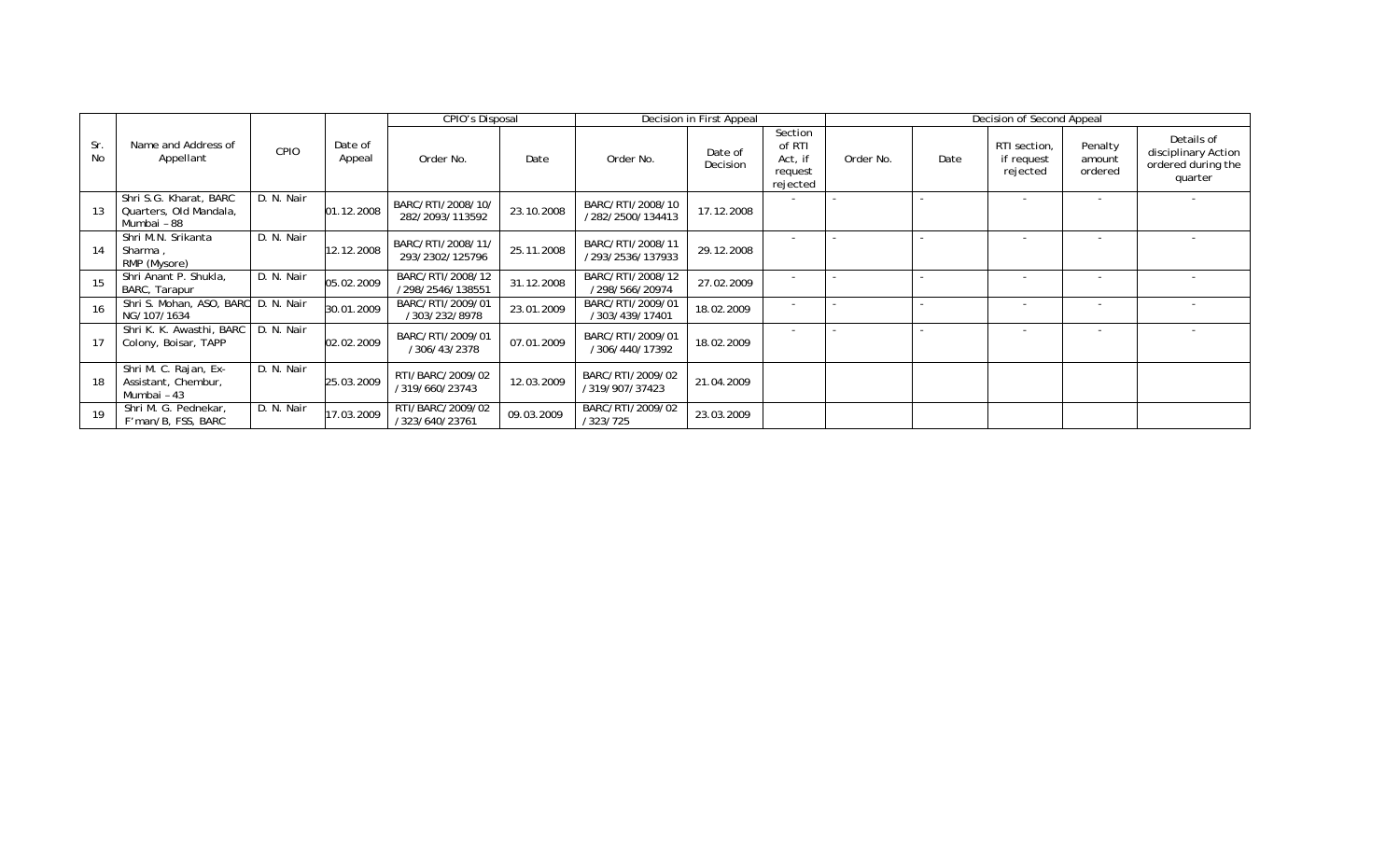### FORM II

## Quarterly Summary for CPIO's of (name Appellate Authority) for quarter ending June/Sept./Dec./Mar

| Sr.<br>No.       | Name of CPIO & Address                                                                                                 | No. of<br>requests<br>Received<br>during the<br>Qtr |     |                                 |  |                                   |  |  |  |  |  |                | No. of requests rejected during the quarter<br>Relevant sections of RTI Act 2005 |      |       |                | Amount of<br>Charges<br>Collected<br>during the<br>Quarter<br>(in Rs.)<br>$\star$ | No. of<br>Decisions<br>received form<br>Appellate<br>Authority | No. of<br>Decisions<br>received<br>from CIC |
|------------------|------------------------------------------------------------------------------------------------------------------------|-----------------------------------------------------|-----|---------------------------------|--|-----------------------------------|--|--|--|--|--|----------------|----------------------------------------------------------------------------------|------|-------|----------------|-----------------------------------------------------------------------------------|----------------------------------------------------------------|---------------------------------------------|
|                  |                                                                                                                        |                                                     |     | Sec $8(1)$<br>Total<br>Sections |  |                                   |  |  |  |  |  |                |                                                                                  |      |       |                |                                                                                   |                                                                |                                             |
|                  |                                                                                                                        |                                                     | (a) | (b)                             |  | (c) (d) (e) (f) $ g $ (h) (i) (j) |  |  |  |  |  |                | $(9)$ $(11)$                                                                     | (24) | other |                |                                                                                   |                                                                |                                             |
| 1.               | Shri D. Narayanan Nair,<br>Public Information Officer,<br>III floor, Central Complex,<br>BARC, Trombay,<br>Mumbai - 85 | June $-40$                                          |     |                                 |  |                                   |  |  |  |  |  |                |                                                                                  |      |       |                | $550/-$                                                                           | $\overline{4}$                                                 |                                             |
| $\overline{2}$ . | Shri D. Narayanan Nair,<br>Public Information Officer,<br>III floor, Central Complex,<br>BARC, Trombay,<br>Mumbai - 85 | $Sept. - 33$                                        |     |                                 |  |                                   |  |  |  |  |  | $\overline{4}$ |                                                                                  |      |       | $\overline{4}$ | $376/-$                                                                           | 6                                                              |                                             |
| $\overline{3}$ . | Shri D. Narayanan Nair,<br>Public Information Officer,<br>III floor, Central Complex,<br>BARC, Trombay,<br>Mumbai - 85 | $Dec. - 28$                                         |     |                                 |  |                                   |  |  |  |  |  | $\overline{4}$ |                                                                                  |      |       | $\overline{4}$ | $334/-$                                                                           | $\overline{4}$                                                 |                                             |
| 4.               | Shri D. Narayanan Nair<br>Public Information Officer,<br>III floor, Central Complex,<br>BARC, Trombay,<br>Mumbai - 85  | $Mar - 30$                                          |     |                                 |  |                                   |  |  |  |  |  |                |                                                                                  |      |       |                | $236/-$                                                                           | $\overline{4}$                                                 |                                             |
|                  |                                                                                                                        | 131                                                 |     |                                 |  |                                   |  |  |  |  |  |                |                                                                                  |      |       | 8              | $1496/-$                                                                          | 18                                                             | $\overline{2}$                              |

\* Amount including Application Fee & Documentation Charges.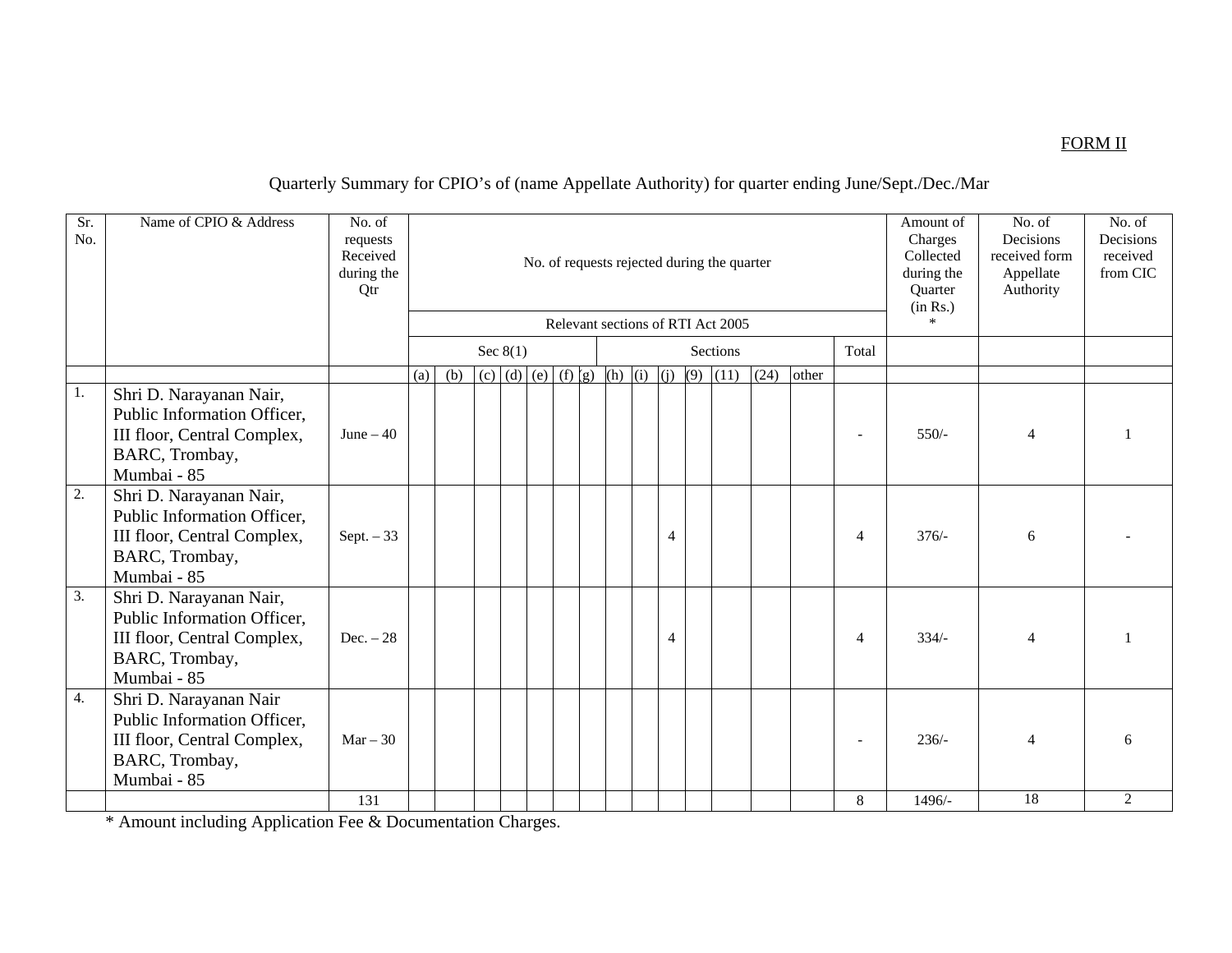#### FORM II A

## Quarterly Summary of Appellate Authorities for (public Authority) for quarter ending June/Sept/Dec/Mar

| Sr.<br>No. | Name of Appellate Authority &<br>Address                                                             | No. of Appeals<br>received during the<br>Qtr |     |                                  |  |  |            |  |     |           |  |                |                | No. of requests rejected during the quarter |              |                |                                                                | Decisions received from<br>CIC.                                            |
|------------|------------------------------------------------------------------------------------------------------|----------------------------------------------|-----|----------------------------------|--|--|------------|--|-----|-----------|--|----------------|----------------|---------------------------------------------|--------------|----------------|----------------------------------------------------------------|----------------------------------------------------------------------------|
|            | Shri N. D. Sharman,<br>Controller, BARC,<br>VI floor, Central Complex,<br>BARC, Trombay, Mumbai - 85 |                                              |     |                                  |  |  |            |  |     |           |  |                |                | Relevant sections of RTI Act 2005           |              |                | Number<br>of<br>decisions<br>received<br>during the<br>quarter | Number of<br>cases<br>involving<br>penalties and<br>disciplinary<br>action |
|            |                                                                                                      |                                              |     |                                  |  |  | Sec $8(1)$ |  |     |           |  |                |                | <b>Sections</b>                             |              | Total          |                                                                |                                                                            |
|            |                                                                                                      |                                              | (a) | (b) (c) (d)                      |  |  | $(e)$ (f)  |  | (g) | $(h)$ (i) |  | (i)            | (9)            | (11)                                        | $(24)$ other |                |                                                                |                                                                            |
| 1.         | Quarter Ending June 30, 2008                                                                         | $\overline{4}$                               |     |                                  |  |  |            |  |     |           |  |                |                |                                             |              |                |                                                                |                                                                            |
| 2.         | Quarter Ending September 30, 2008                                                                    | 6                                            |     |                                  |  |  |            |  |     |           |  | $\overline{4}$ |                |                                             |              | $\overline{4}$ |                                                                |                                                                            |
| 3.         | Quarter Ending December 30, 2008                                                                     | $\overline{4}$                               |     | $\overline{4}$<br>$\overline{4}$ |  |  |            |  |     |           |  |                | $\overline{2}$ |                                             |              |                |                                                                |                                                                            |
| 4.         | Quarter Ending March 30, 2009                                                                        | 4                                            |     |                                  |  |  |            |  |     |           |  |                |                |                                             |              |                |                                                                |                                                                            |